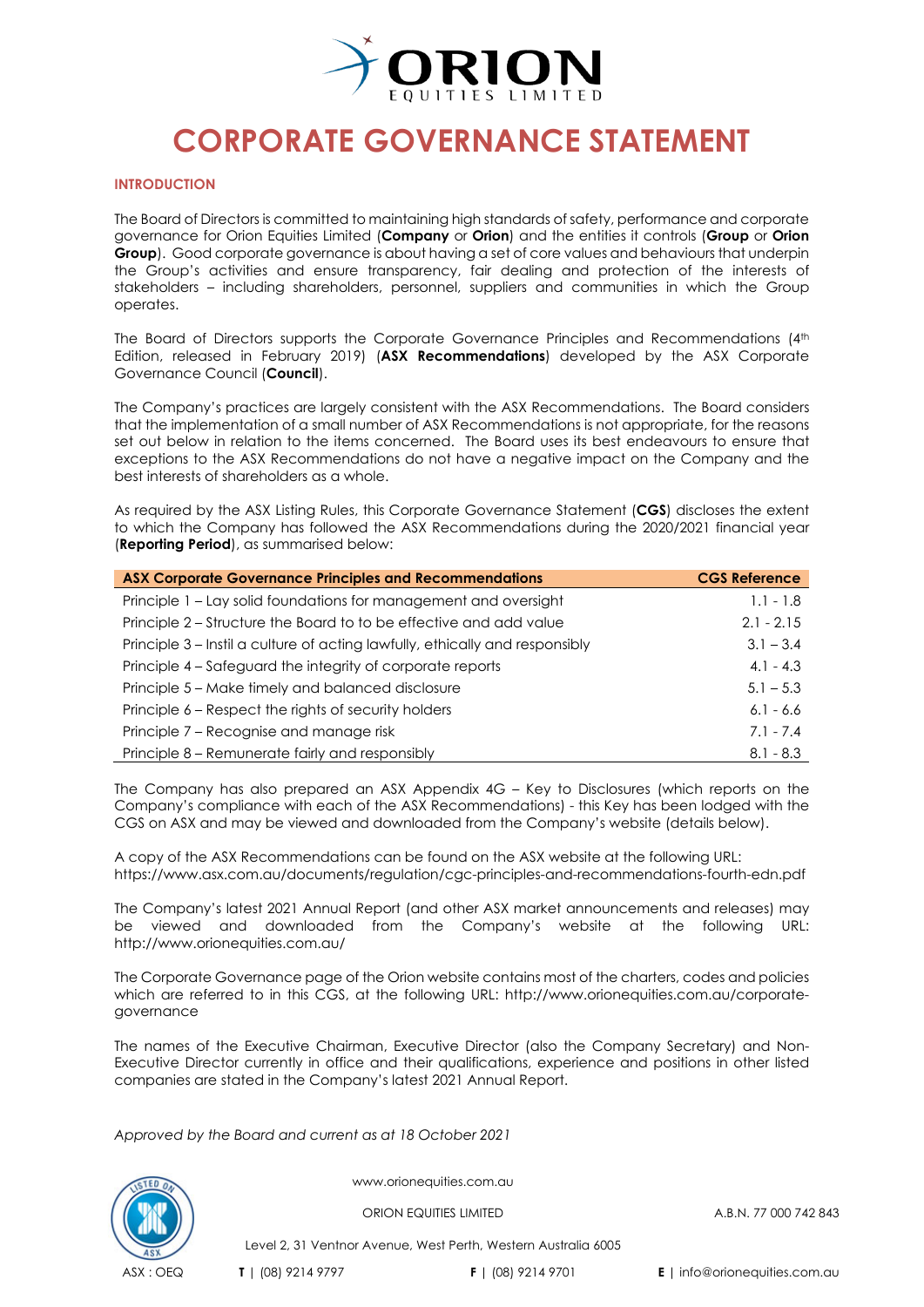## **PRINCIPLE 1 – LAY SOLID FOUNDATIONS FOR MANAGEMENT AND OVERSIGHT**

### **1.1. Role and Responsibilities of the Board of Directors and Senior Management**

#### **1.1.1. Board of Directors**

In general, the Board is responsible for, and has the authority to determine, all matters relating to the policies, practices, management and operations of the Company. The Board is also responsible for the overall corporate governance of the Company and recognises the need for the highest standards of behaviour and accountability in acting in the best interests of the Company as a whole.

The Board also ensures that the Company complies with all of its contractual, statutory and any other legal and regulatory obligations. The Board has the final responsibility for the successful operations of the Company. Where the Board considers that particular expertise or information is required, which is not available from within its members, appropriate external advice may be taken and reviewed prior to a final decision being made.

Without intending to limit the general role of the Board, the principal functions and responsibilities of the Board include the matters set out below, subject to delegation to Senior Management as specified elsewhere in this CGS or as otherwise appropriate:

- (a) formulation and approval of the strategic direction, objectives and goals of the Company;
- (b) the prudential control of the Company's finances and operations and monitoring the financial performance of the Company;
- (c) the resourcing, review and monitoring of Senior Management and the Investment Committee;
- (d) ensuring that adequate internal control systems and procedures exist and that compliance with these systems and procedures is maintained;
- (e) the identification of significant business risks and ensuring that such risks are adequately managed;
- (f) the timeliness, accuracy and effectiveness of communications and reporting to shareholders and the market;
- (g) the establishment and maintenance of appropriate ethical standards;
- (h) responsibilities typically assumed by a nomination committee, including (refer also Section 2.2):
	- (i) devising criteria for Board membership, regularly reviewing the need for various skills and experience on the Board and identifying specific individuals for nomination as Directors; and
	- (ii) oversight of Board and Company Executive succession plans;
- (i) responsibilities typically assumed by an audit committee, including (refer also Section 4.1):
	- (i) reviewing and approving the audited annual and reviewed half-yearly financial reports; and
	- (ii) reviewing the appointment of the external auditor, their independence, the audit fee and any questions of resignation or dismissal;
- (j) responsibilities typically assumed by a risk committee, including (refer also Section 7.1):
	- (i) ensuring that an appropriate risk management framework is in place and is operating properly; and
	- (ii) reviewing and monitoring legal and policy compliance systems and issues; and
- (k) responsibilities typically assumed by a remuneration committee, including (refer also Section 8.1):
	- (i) reviewing the remuneration and performance of Directors;
	- (ii) setting policies for Senior Executive remuneration, setting the terms and conditions of employment for Senior Executives, undertaking reviews of Senior Executive performance, including setting goals and reviewing progress in achieving those goals; and
	- (iii) reviewing the Company's Senior Executive and employee incentive schemes (where applicable) and making recommendations on any proposed changes.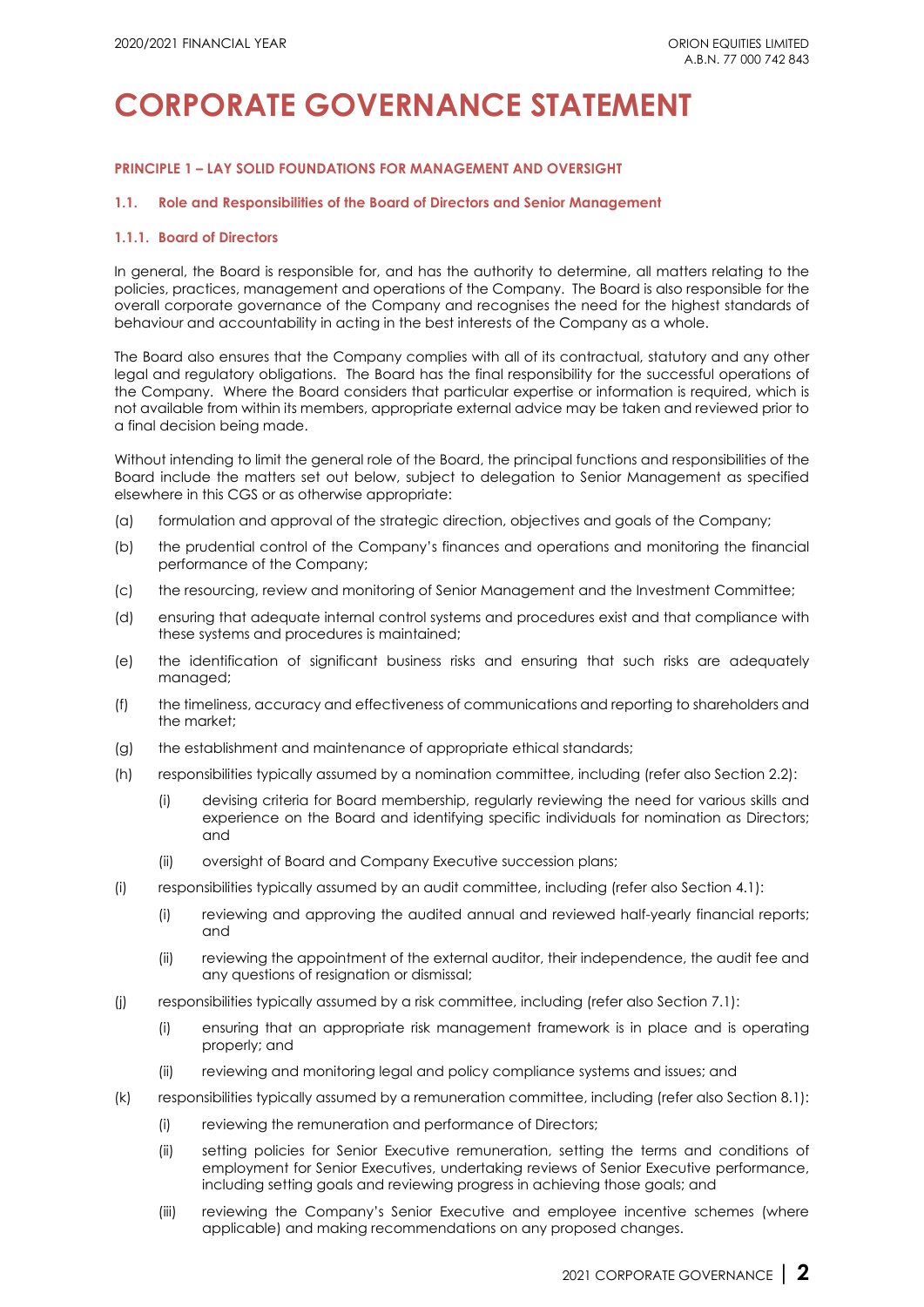In view of the current composition of the Board (which comprises an Executive Chairman, an Executive Director and a Non-Executive Director) and the nature and scale of the Company's activities, the Board has considered that establishing formally-constituted committees for audit, risk, board nominations and remuneration would not add value for shareholders, and is therefore not required.

Accordingly audit matters, risk matters, the nomination of new Directors and the setting, or review, of remuneration levels of Directors and Executives are considered by the Board as a whole and approved by resolution of the Board (with abstentions from relevant Directors where there is a conflict of interest). That is, matters typically dealt with by audit, risk, nominations and remuneration committees are dealt with by the full Board. The Board considers that no efficiencies or other benefits would be gained by establishing separate board sub-committees in this regard.

The Company has adopted a formal [Board Charter,](http://www.orionequities.com.au/sites/default/files/20211015%20OEQ%20Board%20Charter.pdf) which may be viewed and downloaded from [the](http://www.orionequities.com.au/corporate-governance)  [Corporate Governance section of the Company's website.](http://www.orionequities.com.au/corporate-governance) 

The Board Charter sets out the principles under which the Board will operate, and describes the functions of the Board; it prescribes the manner in which the Board may delegate its functions to management; it is intended to create an appropriate, practical and consistent framework of control for the Group to ensure compliance with statutory and corporate governance practice requirements by the Board and management of the Group.

### **1.1.2. Senior Management**

The role of Senior Management is to deliver the strategic direction and goals determined by the Board.

The Board has delegated to the Executive Chairman, and through the Executive Chairman to other Senior Executives, responsibility for the day-to-day management of the Group, which includes:

- (a) achievement of the Group's strategies, goals and objectives;
- (b) management of the Group's operations, finances and risk management practices and policies;
- (c) compliance with statutory, regulatory and other legal requirements and the Group policies;
- (d) establishing and maintaining effective and positive relationships with Board members, personnel, business partners, shareholders, the investment community, government and regulatory authorities, local communities and other Group stakeholders; and
- (e) reporting to the Board on the above matters.

Senior Management may also be delegated responsibility for other matters under policies adopted by the Board.

The Company undertakes appropriate checks before appointing a person as a Senior Executive. Candidates are assessed through interviews, meetings and background and reference checks (which may be conducted both by external consultants and by Directors) as appropriate.

The Company's Senior Management Team comprises the Executive Chairman (Mr Farooq Khan, appointed on 23 October 2006; previously Executive Chairman of the Company between 4 October 1999 and 1 July 2003) and the Executive Director/Company Secretary (Mr Victor Ho, appointed Executive Director on 4 July 2003 and Company Secretary on 2 August 2000).

### **1.2. Board Nominations**

The Board will consider nominations for appointment or election of Directors that may arise from time to time, having regard to the skills and experience required by the Company (as detailed in the Board Skills Matrix referred to in Section 2.1 below) and procedures outlined in the Company's [Constitution](http://orionequities.com.au/sites/default/files/20131211%20OEQ%20ASIC%20Constitution%20-%20Amended%20signed.pdf) and the [Corporations Act 2001 \(Cth\)](http://www.austlii.edu.au/au/legis/cth/consol_act/ca2001172/) (**Corporations Act**).

The Company undertakes appropriate checks before appointing a person, or putting forward to shareholders a candidate for election, as a Director. Candidates are assessed through interviews, meetings and background and reference checks (which may be conducted both by external consultants and by Directors) as appropriate.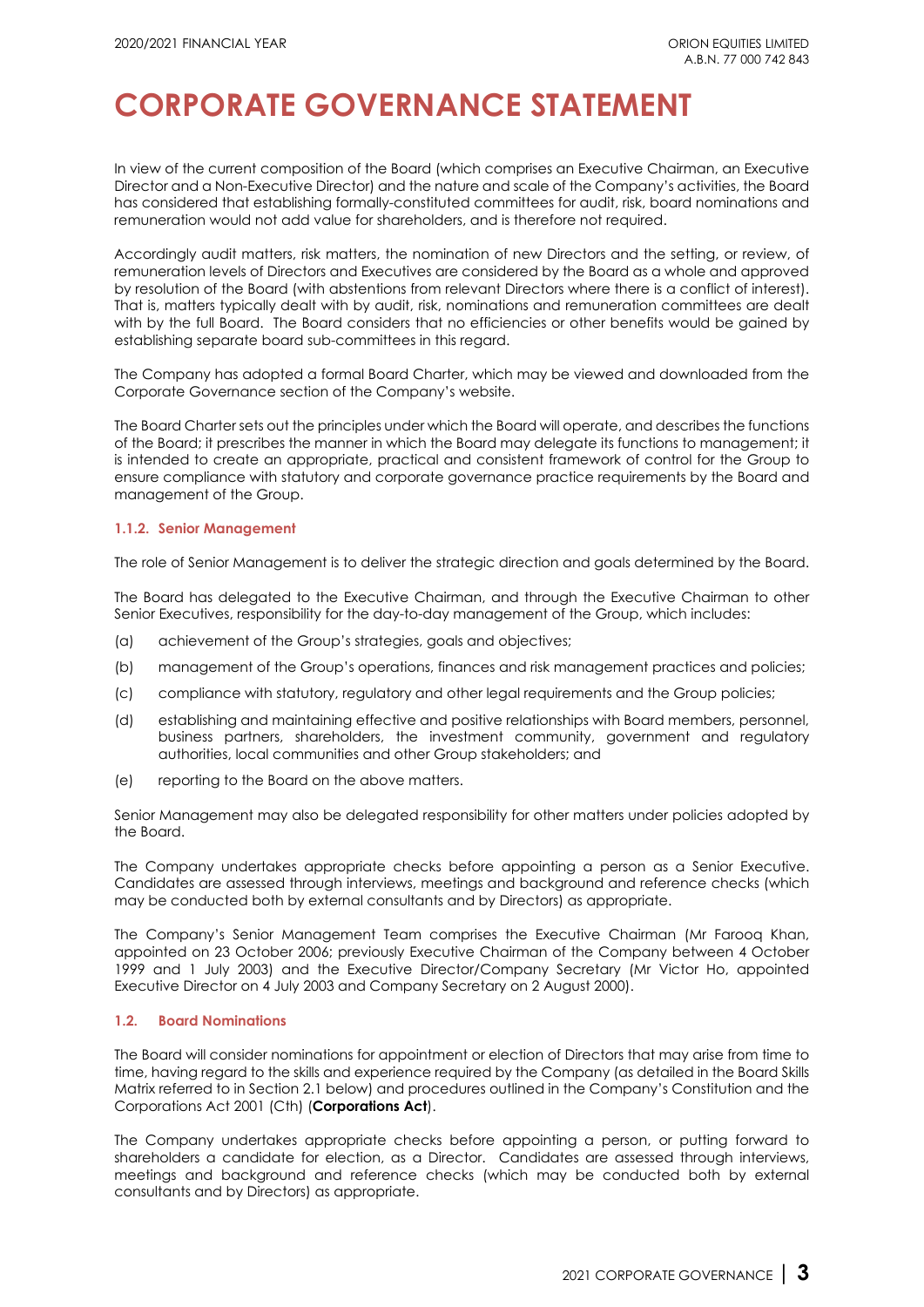The Company gives shareholders all material information in its possession relevant to the decision on whether or not to elect (or re-elect) a Director, either in the notice of the meeting at which the election of the Director is to be held, or by including in the notice a clear reference to the location on the Company's website, Annual Report or other document lodged with ASX where the information can be found.

### **1.3. Terms of Appointment – Directors and Senior Executives**

Each new Non-Executive Director will receive a letter formalising their appointment (to be acknowledged by the Director) and outlining the material terms of their appointment including matters pertaining to: their remuneration; their role, duties and accountabilities; their tenure; the time commitment expected; review of their performance; conflicts of interest; confidentiality; rights of access to corporate information; Director's indemnity and insurance; the disclosure of interests in securities; right to seek independent professional advice; professional development; compliance with key Company policies, including the [Board Charter,](http://orionequities.com.au/sites/default/files/20211015%20OEQ%20Board%20Charter.pdf) [Code of Conduct](http://orionequities.com.au/sites/default/files/20111010%20OEQ%20Code%20of%20Conduct.pdf) and the [Share Trading Policy;](http://orionequities.com.au/sites/default/files/20101231%20OEQ%20Share%20Trading%20Policy.pdf) entitlement to additional remuneration in respect of special exertions undertaken by the Director (at the request of the Company) and retirement requirements (subject to the right to seek re-election at the Company's AGM).

In addition, the Company and each Director are party to Director's Indemnity Deeds, discussed in more detail in Section 2.15 below. The sole Non-Executive Director of the Company has not been appointed for a fixed term.

Senior Executives will generally have written employment agreements with the Company setting out their duties, obligations and remuneration. The Company does not presently have a formal service or employment agreement with the Executive Chairman or the Executive Director/Company Secretary, being the Company's current Senior Executives. The present Senior Executives are, however, experienced company executives and are well aware of the requirements of their positions, including their roles and responsibilities and their duties as directors/officers of the Company. Their remuneration has been determined by the Board. The Company will consider entering into service or employment agreements with its Senior Executives to formalise their duties, obligations, remuneration, reporting arrangements and termination (including any termination entitlements, where applicable).

The remuneration paid/payable to the Company's ["Key Management Personnel"](http://www.aasb.gov.au/admin/file/content105/c9/AASB124_12-09.pdf) (as defined in the Accounting Standards), which includes the Executive Chairman and Executive Director/Company Secretary), are outlined within the Remuneration Report in the Company's latest [2021 Annual Report.](http://www.orionequities.com.au/reports/6)

The Company's Constitution requires one third of the Directors (or if that is not a whole number, the whole number nearest to one third) to retire at each Annual General Meeting (**AGM**). The Director(s) who retire under this rule are those who have held office the longest since last being elected or appointed. If two or more Directors have been in office for the same period, those Directors may agree which of them will retire. This rule does not apply to any Managing Director. A Director appointed by the Board since the last AGM and subject to retirement and re-election at the following AGM is also not taken into account in determining the number of Directors who must retire by rotation.

[ASX Listing Rule 14.4](https://www.asx.com.au/documents/rules/Chapter14.pdf) also prevents a Director from holding office (without re-election) past the third AGM following the Director's appointment or 3 years, whichever is longer. This rule does not apply to the Managing Director.

| <b>Director</b> | <b>First Appointed</b>                                                                           | <b>AGM Last Re-elected</b>                                                                       |
|-----------------|--------------------------------------------------------------------------------------------------|--------------------------------------------------------------------------------------------------|
| Faroog Khan     | 23 October 2006<br>(also served as Executive Chairman<br>between 4 October 1999 and 1 July 2003) | 21 November 2019 AGM                                                                             |
| Yagoob Khan     | 5 November 1999                                                                                  | 19 November 2020 AGM                                                                             |
| Victor Ho       | 4 July 2003                                                                                      | 28 November 2018 AGM<br>Retires (by rotation) and will stand for re-<br>election at the 2021 AGM |

The initial appointment and last re-election dates of each current Director are listed below: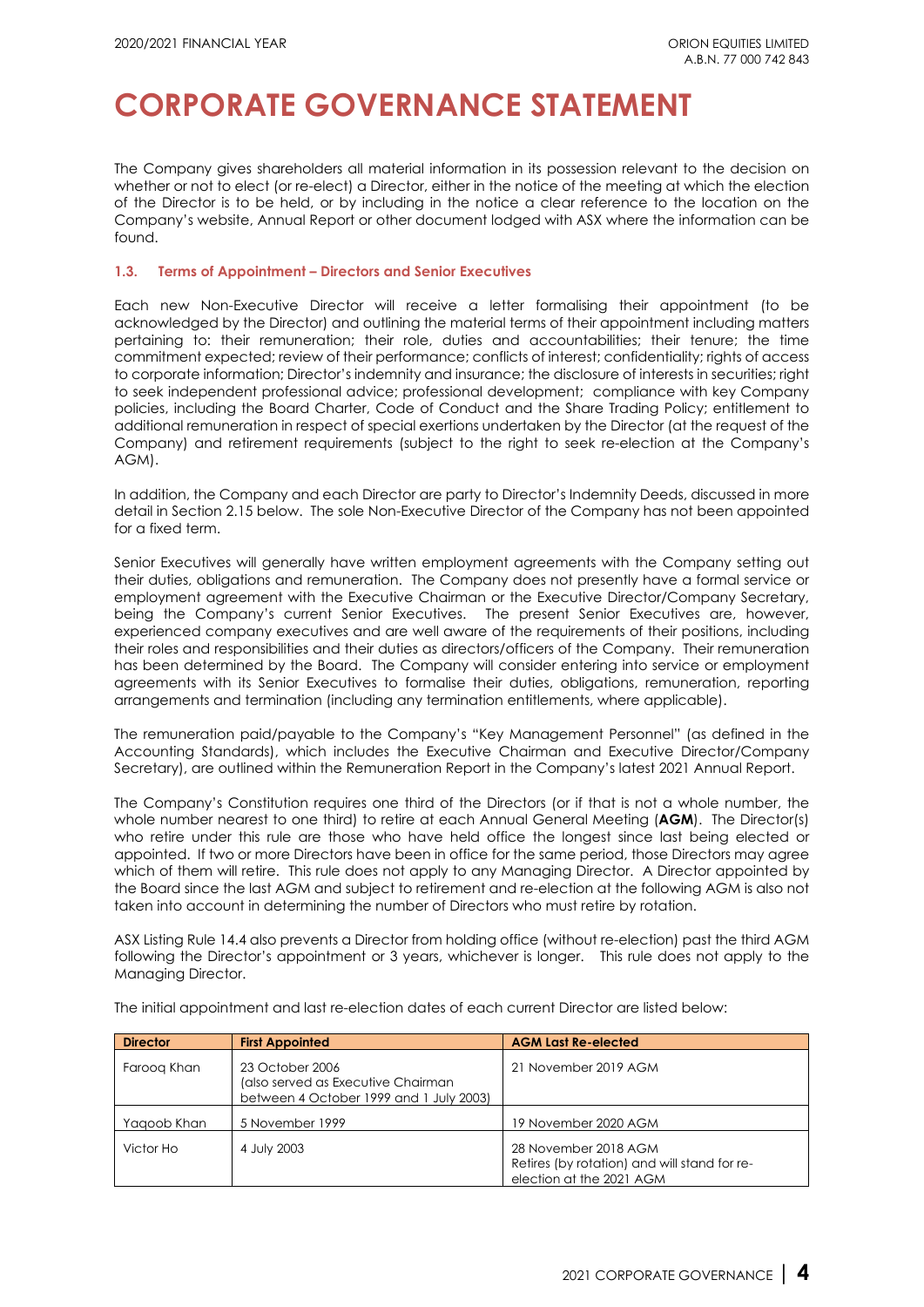## **1.4. The Company Secretary**

The Company Secretary is appointed by the Board and is responsible for developing and maintaining the information systems and processes that are appropriate for the Board to fulfil its role. The Company Secretary is responsible to the Board for ensuring compliance with Board policies and procedures and governance matters. The Company Secretary ensures the timely despatch of Board papers and the accurate minuting of Board meetings. He has responsibility to facilitate the ongoing professional development of Directors. The Company Secretary is accountable directly to the Board, through the Chairman, on all matters to do with the proper functioning of the Board. The Company Secretary is also responsible for overseeing and coordinating disclosure of information to the ASX as well as communicating with the ASX.

The Company Secretary is Mr Victor Ho (appointed 2 August 2000) (also an Executive Director, appointed 4 July 2003), whose qualifications, experience and positions in other listed companies are stated in the Company's latest [2021 Annual Report.](http://www.orionequities.com.au/reports/6)

### **1.5. Diversity**

The Board, Senior Management and workforce of the Company/Group currently comprises individuals that are culturally diverse, together with possessing an appropriate blend of qualifications and skills. The Company recognises the positive advantages of a diverse workplace and is committed to:

- (a) creating a working environment conducive to the appointment of well-qualified personnel, Senior Management and Board candidates; and
- (b) identifying ways to promote a corporate culture which embraces diversity.

The Company has adopted a formal [Diversity Policy,](http://orionequities.com.au/sites/default/files/20211015%20OEQ%20Diversity%20Policy.pdf) which may be viewed and downloaded from the [Corporate Governance section of the Company's website.](http://www.orionequities.com.au/corporate-governance) 

The small size of, and low turnover within, the Company's workforce is such that it cannot realistically be expected to reflect the degree of diversity of the general population. Given those circumstances, and the current nature and scale of the Company's activities, the Board has determined that it is not practicable to formally set measurable objectives for achieving gender diversity at this time. The Board monitors the extent to which the level of diversity within the Company is appropriate on an ongoing basis and periodically considers measures to improve it. The Board will give further consideration to the establishment of objectives for achieving gender diversity as the Company develops and its circumstances change.

The Board has delegated the responsibility of monitoring and ensuring workplace diversity to the Executive Chairman.

The Company recognises that both female and male personnel may have family/domestic responsibilities and, accordingly, adopts flexible work practices to assist them to meet those responsibilities (so far as is practicable having regard to business/operational requirements).

The Company does not currently have any women on the Board or in Senior Executive roles within the Group. A Senior Executive is a member of Senior Management that directly reports to the Executive Chairman. In this regard, it is noted that the Company has only three members on its Board and no Senior Executive (apart from Board members who are Executive Directors). 40% of the Orion Group's personnel as at 30 June 2021 are female (30 June 2020: 40%).

### **1.6. Board - Performance Review and Evaluation**

The Board as a whole has responsibility to review its own performance, the performance of individual Directors, and the performance of Board Committees. The Chairman speaks to Directors individually regarding their role and performance as a Director. Evaluations may be conducted via questionnaires and or interviews covering matters such as each Director's individual contribution, Board/Committee performance and the functioning of the Board/Committee processes (as applicable).

The Board as a whole is responsible for reviewing the performance and remuneration of the Executive Chairman and the Executive Director (in his capacity as such).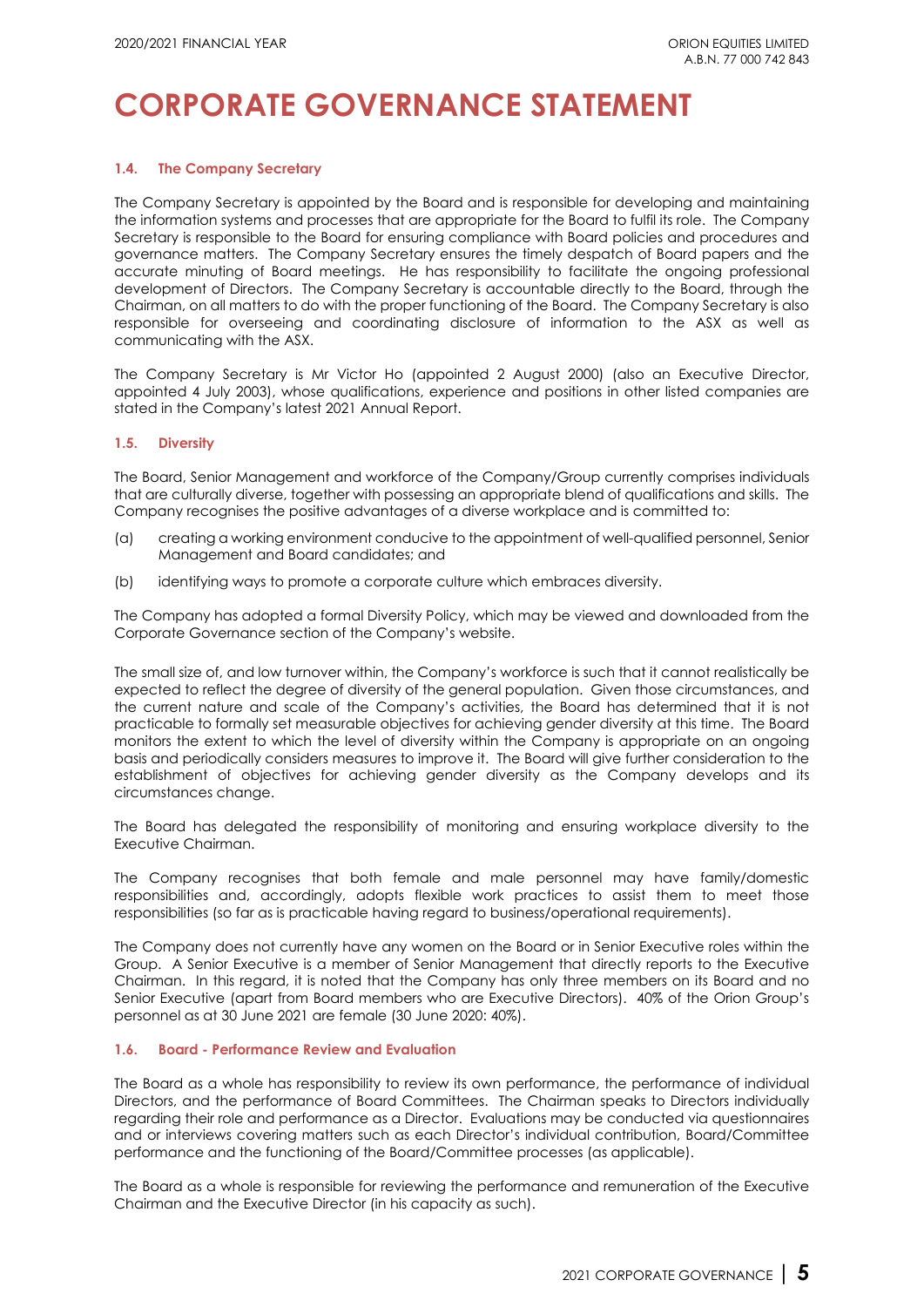Due to the size and composition of the Board and the nature of the Company's business, the Board has not deemed it necessary to institute a formal documented performance review programme of individual Directors. The Chairman undertakes informal review(s) during the year whereby the performance of the Board as a whole and the individual contributions of each Director are considered. The overall outcomes are discussed by the Board, with measures taken to improve the effectiveness and efficiency of the Board as appropriate. The Board considers that such an informal process is appropriate.

### **1.7. Senior Executive - Performance Review and Evaluation**

The Executive Chairman is responsible for reviewing the performance and remuneration of the Company Secretary (in his capacity as such), who is the only other Senior Executive.

Due to the size and composition of the Senior Management Team and the nature of the Company's business, the Executive Chairman has not deemed it necessary to institute a formal documented performance review programme of individual Senior Executives. The Executive Chairman undertakes informal review(s) during the year whereby the performance of the Senior Management Team as a whole and the individual contributions of each Senior Executive are considered. The overall outcomes are discussed by the Board, with measures taken to improve the effectiveness and efficiency of the Senior Management Team/ Senior Executives as appropriate. The Board considers that such an informal process is appropriate.

### **1.8. Investment Committee**

The Company's implementation of its investment strategies in accordance with its investment objectives is carried out by the Board and the Investment Committee. The Investment Committee (established on 8 July 2004) currently comprises the Executive Chairman, Mr Farooq Khan and the Executive Director/Company Secretary, Mr Victor Ho. Where necessary, the Investment Committee will engage additional specialist resource(s) to assist with the identification, evaluation and management of particular investment opportunities. This includes specialist consultants and advisers, analysts and brokers. The Investment Committee's role is to implement the Company's Investment Mandate, approved by shareholders on [4 June 2004](http://www.orionequities.com.au/sites/default/files/pdfs/asx_market_announcements/20030505_CXL_Notice_of_Meeting.pdf) and the Company's investment strategies approved by the Board.

### **PRINCIPLE 2 – STRUCTURE THE BOARD TO BE EFFECTIVE AND ADD VALUE**

### **2.1. Board of Directors – Composition, Structure and Process**

The Board has been formed so that it has an effective composition, size and commitment to adequately discharge its responsibilities and duties given the current size and the scale and nature of the Company's activities. The Directors periodically review whether the size and composition of the Board remains appropriate to the Company's activities and operating environment.

The names of the Executive Chairman, Executive Director and Non-Executive Director currently in office and their qualifications, experience and positions in other listed companies are stated in the Company's lates[t 2021 Annual Report.](http://www.orionequities.com.au/reports/6) A Director is generally initially appointed by the Board and retires (and may stand for re-election) at the next AGM after their appointment (as outlined in Section 1.3 above).

### **2.2. Nomination Committee**

As a consequence of the size and composition of the Company's Board (comprising the Executive Chairman, an Executive Director and a Non-Executive Director) the Board does not have a stand-alone Nomination Committee.

The Board as a whole (with abstentions from relevant Directors where there is a conflict of interest) has the responsibilities typically assumed by a Nomination Committee, including but not limited to:

- (a) devising criteria for Board membership, regularly reviewing the need for various skills and experience on the Board (including the necessary and desirable qualifications, experience and competencies of Directors and the extent to which these are reflected in the Board) and identifying specific individuals for nomination as Directors;
- (b) oversight of Board and Company Executive succession plans; and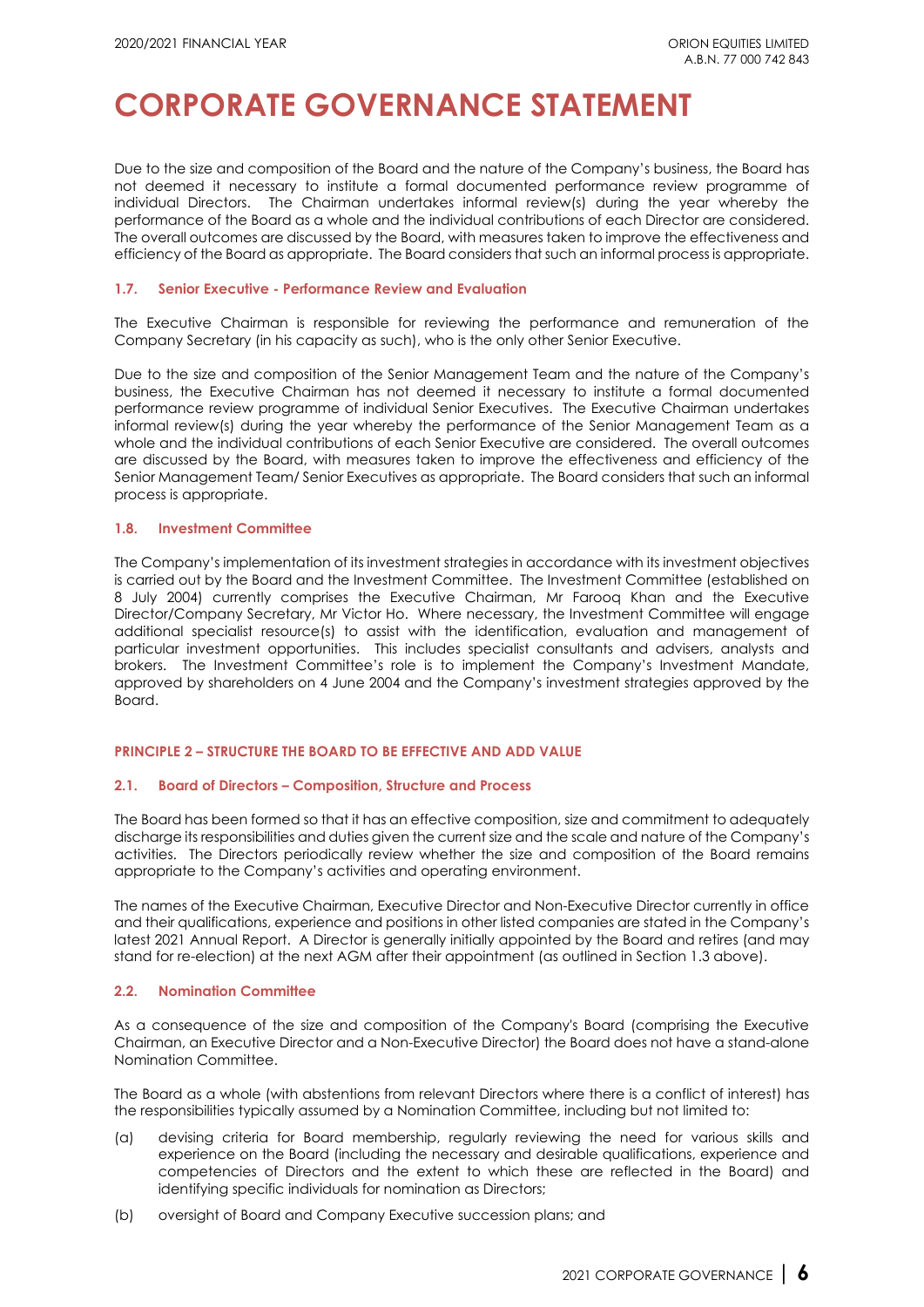(c) addressing Board independence and diversity.

That is, matters typically dealt with by a Nomination Committee are dealt with by the full Board. The Board considers that no efficiencies or other benefits would be gained by establishing a separate Nomination Committee.

### **2.3. Skills, Knowledge and Experience**

The Board seeks to ensure that its members have an appropriate mix of skills, knowledge and experience to enable it to properly perform its responsibilities and be well equipped to navigate the Company through the many opportunities and challenges it faces.

Directors are appointed based on the specific business, corporate and governance skills and experience required by the Company. The Board recognises the need for Directors to have a relevant blend of skills and personal experience in a range of disciplines required for the proper management and oversight of the Company's operations, having regard to the scale and nature of its activities.

While recognising that each Director will not necessarily have experience in each of the following areas, the Board seeks to ensure that its membership includes an appropriate mix of Directors with experience in the financial/investments sector, capital markets, general management, accounting and finance and corporate affairs.

A summary of the Directors' skills and experience relevant to the Group as at the end of the Reporting Period is set out below:

| <b>Skills and Experience (out of 3 Directors)</b> |  |                          |   |  |  |  |
|---------------------------------------------------|--|--------------------------|---|--|--|--|
| <b>Leadership and Governance</b>                  |  | <b>Sector Experience</b> |   |  |  |  |
| Executive management                              |  | Investment management    |   |  |  |  |
| Corporate governance                              |  | Analysis and research    |   |  |  |  |
| Strategy                                          |  | Resources/oil and gas    |   |  |  |  |
| <b>Capital Markets</b>                            |  | Property                 |   |  |  |  |
| Capital raising                                   |  | People                   |   |  |  |  |
| Securities markets                                |  | Human resources          |   |  |  |  |
| Capital management                                |  | Corporate                |   |  |  |  |
| Corporate actions                                 |  | Mergers and acquisitions |   |  |  |  |
| <b>Finance and Risk</b>                           |  | Legal                    |   |  |  |  |
| Accounting                                        |  | Investor relations       | 3 |  |  |  |
| Risk management                                   |  | Compliance               |   |  |  |  |

The diverse qualifications, skills and experiences of the Directors, disclosed in the Company's lates[t 2021](http://www.orionequities.com.au/reports/6)  [Annual Report,](http://www.orionequities.com.au/reports/6) and in the above Skills Matrix, represents a mix that the Board believes is appropriate to have reflected among its members. The Board reviews its Skills Matrix at least annually.

### **2.4. Chairman**

The Chairman leads the Board and has responsibility for ensuring that the Board receives accurate, timely and clear information to enable Directors to perform their duties as a Board. The Executive Chairman is Mr Farooq Khan (appointed Executive Chairman on 23 October 2006; previously Executive Chairman of the Company between 4 October 1999 and 1 July 2003), whose qualifications, experience and positions in other listed companies are stated in the Company's latest [2021 Annual Report.](http://www.orionequities.com.au/reports/6) 

The Company does not have a Managing Director or Chief Executive Officer (**CEO**). The Board has determined that the Executive Chairman is the appropriate person to perform the CEO-equivalent role in signing the declaration relating to the statutory accounts unde[r section 295A](http://www.austlii.edu.au/au/legis/cth/consol_act/ca2001172/s295a.html) of the Corporations Act and as per the ASX Recommendations (refer Section 4.2 below).

The Company's principal business is to invest shareholders' funds in accordance with its Investment Mandate (refer Section 1.8). All material investment decisions require the approval of either the Investment Committee or the Board. In light of the very limited CEO-equivalent function that exists in the Company, the role of Chairman is the most important role on the Board. The Board believes that it is appropriate for that role to be performed by an Executive Director, given the current size and the scale and nature of the Company's activities and the size and composition of the Board and Senior Management Team.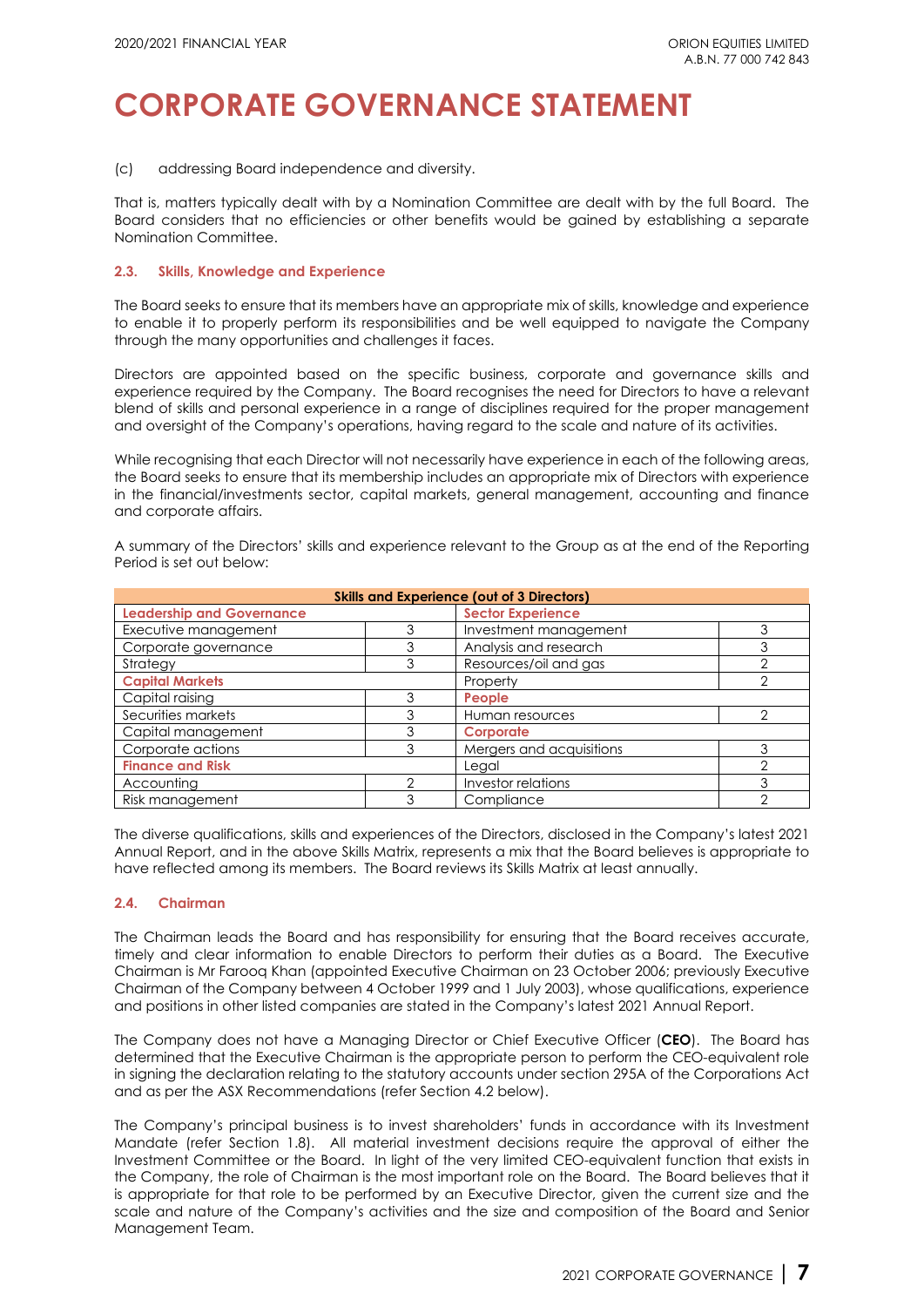The Board believes that the benefits to shareholders of having an independent Non-Executive Chairman who is separate from the CEO do not outweigh the disadvantage of the real or perceived divergence of command and the additional remuneration and administrative expenses involved. However, the Board will periodically review whether it would be more appropriate to have an independent Non-Executive Chairman and/or a separate Managing Director/CEO.

## **2.5. Executive Director**

Mr Victor Ho (appointed 4 July 2003) (also the Company Secretary, appointed 2 August 2000) is the only other Executive Director of the Company. His qualifications, experience and positions in other listed companies are stated in the Company's lates[t 2021 Annual Report](http://www.orionequities.com.au/reports/6)

### **2.6. Non-Executive Directors**

The Company recognises the importance of Non-Executive Directors and the external perspective and advice that they can offer. The Board currently does not have a majority of Non-Executive Directors. Mr Yaqoob Khan (appointed 5 November 1999) is presently the Company's only Non-Executive Director. His qualifications, experience and positions in other listed companies are stated in the Company's latest [2021 Annual Report.](http://www.orionequities.com.au/reports/6) The Board as a whole is satisfied that the Non-Executive Director brings an independent discretion to his deliberations, unaffected by the executive status of the Chairman.

## **2.7. Independence**

An independent Director, in the view of the Company, is a Non-Executive Director who:

- (a) has not previously been employed in an Executive capacity within the Group, unless a period of at least three years has elapsed between ceasing such employment and serving on the Board;
- (b) does not receive performance-based remuneration (such as options or performance rights) from, or participate in an employee incentive scheme of, the Group;
- (c) is not and has not within the last three years been a principal or senior employee of a material professional adviser to the Group;
- (d) is not and has not within the last three years been in a material business relationship (e.g. supplier, professional adviser, consultant or customer) with the Group, or an officer of or otherwise associated with someone with such a relationship;
- (e) is not a substantial shareholder of the Company or an officer/employee of or professional adviser to, or otherwise associated with, a substantial shareholder of the Company;
- (f) has no material contractual relationship with the Company or its controlled entities, other than as a director;
- (g) has no close personal ties with any person who falls within any of the categories described above; and
- (h) has not been a Director of the Company for such a period that their independence from management and substantial shareholders may have been compromised; there is no specified length of service beyond which a Director is no longer considered independent; the Board will regularly assess whether any (otherwise independent) Director who has served for more than 10 years may no longer be regarded as independent.

In the case where any of the above interests, positions or relationships exists, the Company, in consultation with the relevant director, assesses its materiality to determine whether it might interfere, or reasonably be seen to interfere, with the Director's capacity to bring an independent judgement to bear on issues before the Board and to act in the best interests of the Company and its shareholders generally.

The Board assesses the independence of Directors annually, or more frequently if circumstances require.

Mr Farooq Khan is not regarded as an independent Director as he is an Executive Director of the Company and also the Executive Chairman and Managing Director of the Company's largest (and controlling) shareholder, Queste Communications Ltd (ASX: QUE) (which held an interest of 59.86% (9,367,653 shares) as at 30 June 2021 (59.86% (9,367,653 shares) as at 30 June 2020) in Orion.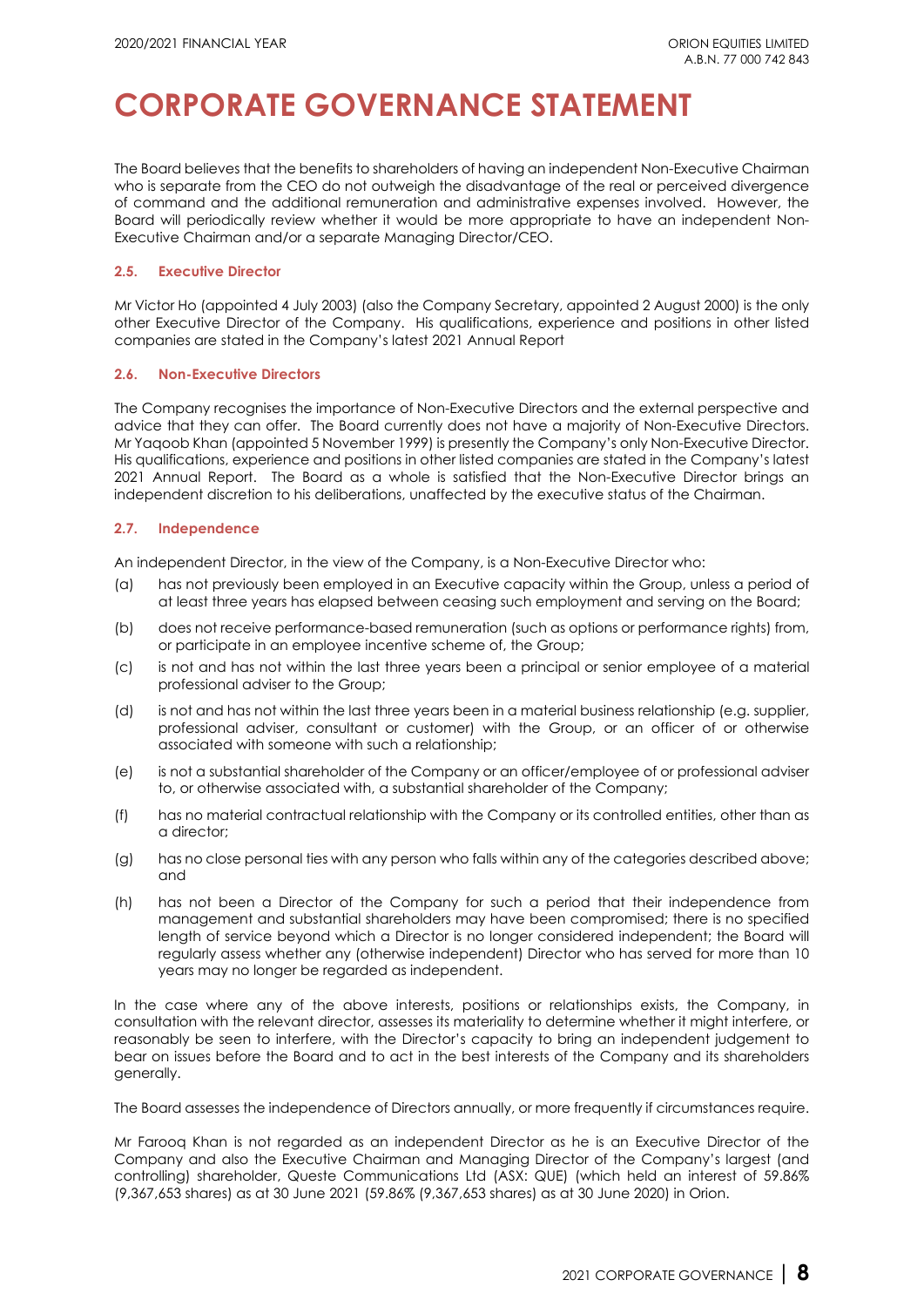Mr Victor Ho is not regarded as an independent Director, as he is an Executive Director/Company Secretary of the Company and also an Executive Director/Company Secretary of QUE.

Mr Yaqoob Khan is not regarded as an independent Director, being a Non-Executive Director of QUE.

The Board considers that the Company is not currently of a size, nor are its affairs of such complexity, to justify the expense of the appointment of a majority of independent Non-Executive Directors. The Board believes that the individuals on the Board can make, and do make, quality and independent judgments in the best interests of the Company on all relevant issues.

#### **2.8. Induction and Professional Development**

It is the policy of the Board to ensure that the Directors and Senior Management of the Company are equipped with the knowledge and information they need to discharge their responsibilities effectively and that individual and collective performance is regularly and fairly reviewed. The Board regularly reviews whether the Directors, as a group, have the skills, knowledge and familiarity with the Company and its operating environment required to fulfil their role on the Board effectively.

The Company has a programme for inducting new Directors. This includes giving new Directors a full briefing about the nature of the business, significant policies, current issues, the corporate strategy and the expectations of the Board concerning the performance of Directors and access to all personnel to gain full background on the Company's operations.

Directors are encouraged to attend director training and professional development courses, as may be required to enable them to develop and maintain the skills and knowledge needed to effectively perform their roles as Directors, at the Company's expense (as approved by the Chairman and or the Board, as appropriate and applicable).

#### **2.9. Meetings of the Board**

The Board holds meetings whenever necessary to deal with specific matters requiring attention. Directors' Circulatory Resolutions are also utilised where appropriate, either in place of or in addition to formal Board meetings. Each member of the Board is committed to spending sufficient time to enable them to carry out their duties as a Director of the Company.

It is recognised and accepted that Board members may also concurrently serve on other boards, either in an executive or non-executive capacity, provided that these commitments do not materially interfere with their ability to serve as a Director of the Company.

### **2.10. Conflicts of Interest**

To ensure that Directors are at all times acting in the interests of the Company, Directors must:

- (a) disclose to the Board actual or potential conflicts that may or might reasonably be thought to exist between the interests of the Director or his duties to any other parties and the interests of the Company in carrying out the activities of the Company; and
- (b) if requested by the Board, within seven days or such further period as may be permitted, take such necessary and reasonable steps to remove any conflict of interest.

If a Director cannot or is unwilling to remove a conflict of interest then the Director must, as per the Corporations Act, absent himself from the room when Board discussion and/or voting occurs on matters to which the conflict relates (save with the approval of the remaining Directors and subject to the Corporations Act).

In appropriate matters, a Director affected by such a conflict may also be excluded from the circulation of information provided to other Directors in relation to that matter. Such an 'information barrier' is monitored by the Company Secretary (also an Executive Director).

The Company has also adopted a formal [Board Charter,](http://www.orionequities.com.au/sites/default/files/20211015%20OEQ%20Board%20Charter.pdf) which may be viewed and downloaded from [the Corporate Governance section of the Company's website.](http://www.orionequities.com.au/corporate-governance)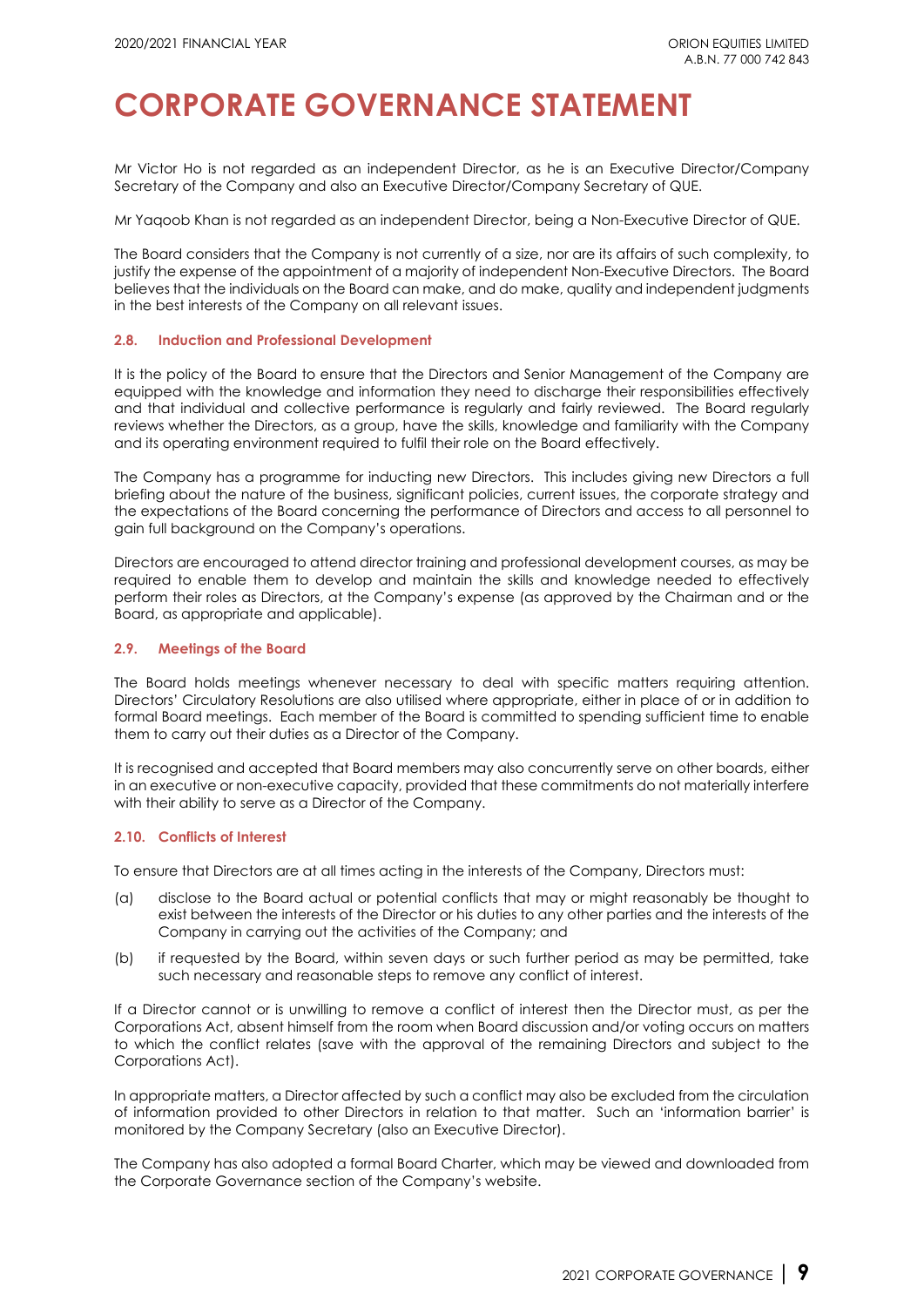#### **2.11. Related-Party Transactions**

Related party transactions include any financial transaction between a Director and the Company as defined in the Corporations Act or the ASX Listing Rules. Unless there is an exemption under the Corporations Act from the requirement to obtain shareholders' approval for the related-party transaction, the Board may not approve the transaction. The Company also discloses related-party transactions in its Annual Report as required under the Corporations Act and relevant Accounting Standards.

#### **2.12. Share Dealings and Disclosures**

The Company has adopted a [Share Trading Policy \(](http://orionequities.com.au/sites/default/files/20101231%20OEQ%20Share%20Trading%20Policy.pdf)dated 31 December 2010), which applies to Directors and personnel of the Group and contractors who have agreed to be bound by the policy. The policy is designed to:

- (a) explain the type of conduct in relation to dealings in the Company's securities that is prohibited under the relevant law and by the Group, including insider trading; and
- (b) establish a procedure for buying, selling or otherwise dealing in the Company's securities (generally and during specified prohibited periods) which requires (in the case of 'Executive Personnel') the prior approval from the Chairman of the Board. Approval to sell the Company's shares during prohibited periods will only be granted where there is severe financial hardship or exceptional circumstances.

A copy of the Company's [Share Trading Policy](http://www.orionequities.com.au/sites/default/files/20101231%20OEQ%20ASX%20Share%20Trading%20Policy.pdf) may be viewed and downloaded from [the Company's](http://www.orionequities.com.au/corporate-governance)  [website.](http://www.orionequities.com.au/corporate-governance)

#### **2.13. Independent Professional Advice**

Subject to prior approval by the Chairman, each Director has the right to seek independent legal and other professional advice at the Company's expense concerning any aspect of the Company's operations or undertakings in order to fulfil their duties and responsibilities as a Director.

#### **2.14. Company Information and Confidentiality**

All Directors have the right of access to all relevant Company books and to Senior Executives. In accordance with legal requirements and agreed ethical standards, Directors and personnel of the Company have agreed to keep confidential all information received in the course of the exercise of their duties and will not disclose non-public information except where disclosure is authorised or legally mandated.

#### **2.15. Directors' and Officer's Deeds**

The Company has also entered into a deed with each of the current Directors and the Company Secretary to regulate certain matters between the Company and each officer, both during the time the officer holds office and after the officer ceases to be an officer of the Company (or of any of its wholly-owned subsidiaries), including indemnity and insurance and the rights of access to and obligations of confidentiality concerning Company information. A summary of the terms of such deeds is contained within the Company's latest 2021 [Annual](http://www.orionequities.com.au/reports/6) Report and also in the Company's [2005 Notice of](http://orionequities.com.au/sites/default/files/20051027_CXL_2005_Notice_of_AGM_and_Proxy_Form.pdf)  [AGM dated 18 October 2005.](http://orionequities.com.au/sites/default/files/20051027_CXL_2005_Notice_of_AGM_and_Proxy_Form.pdf)

#### **PRINCIPLE 3 – INSTIL A CULTURE OF ACTING LAWFULLY, ETHICALLY AND RESPONSIBLY**

#### **3.1. Statement of Values**

The Company instils and reinforces a culture across the Group of acting lawfully, ethically and responsibly and has adopted a formal Statement of Values which expresses the core standards and behaviours it expects from its Directors, Senior Executives and personnel to fulfil its purpose and meet its goals.

The Company's Senior Executives have the responsibility of instilling these values across the Group including ensuring that all personnel receive appropriate induction and training on the values and referencing and reinforcing the values in interactions with personnel.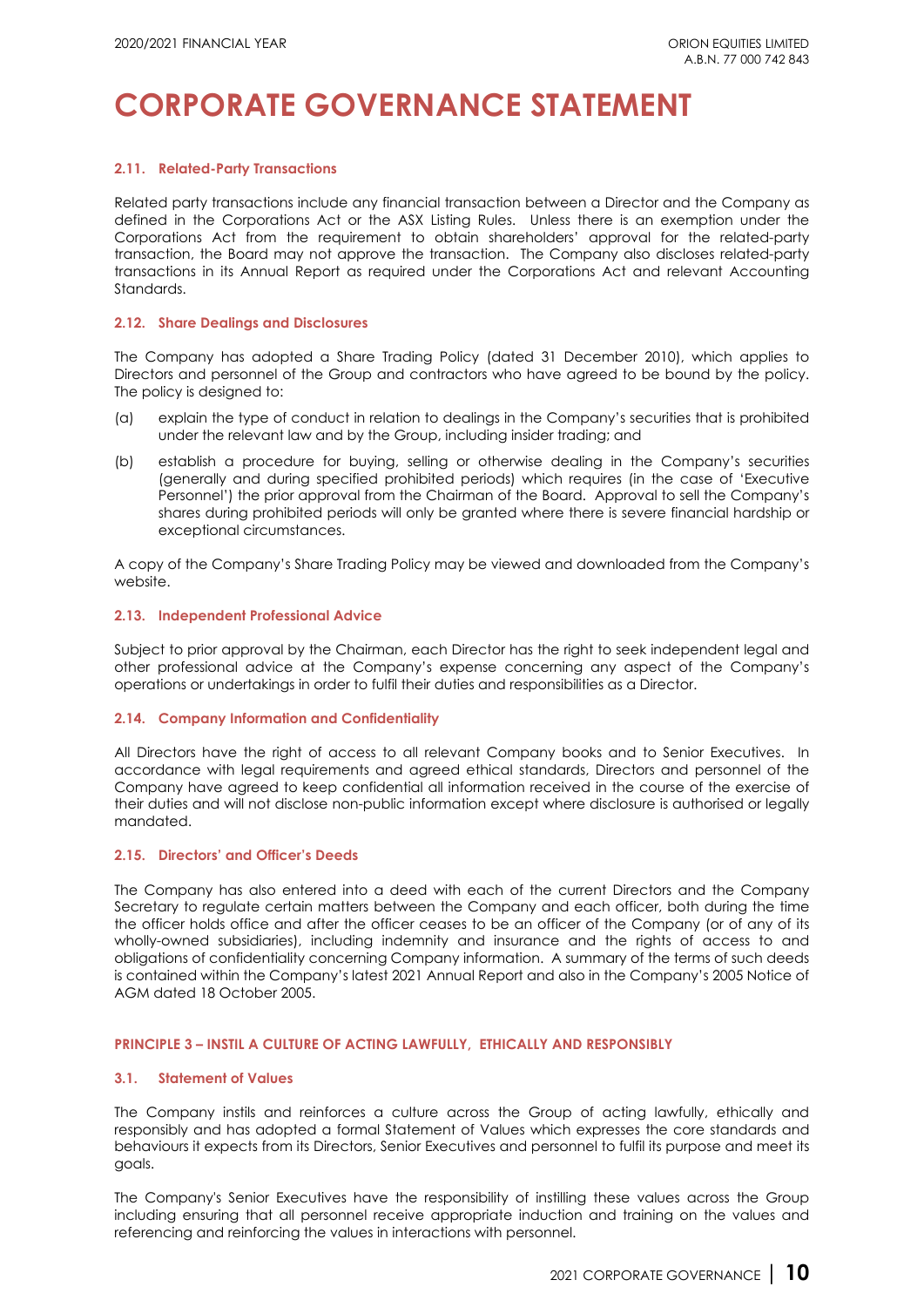A copy of the [Statement of Values](http://www.orionequities.com.au/sites/default/files/20211015%20OEQ%20Statement%20of%20Values.pdf) may be viewed and downloaded from [the Corporate Governance](http://www.orionequities.com.au/corporate-governance)  [section of the Company's website.](http://www.orionequities.com.au/corporate-governance)

### **3.2. Code of Conduct**

The Company has developed a forma[l Code of Conduct,](http://www.orionequities.com.au/sites/default/files/20111010%20OEQ%20Code%20of%20Conduct.pdf) which may be viewed and downloaded from [the Corporate Governance section of the Company's website.](http://www.orionequities.com.au/corporate-governance) The Code sets and creates awareness of the standard of conduct expected of Directors, officers, employees and contractors in carrying out their roles.

The Company seeks to encourage and develop a culture which will maintain and enhance its reputation as a valued corporate citizen and an employer which personnel enjoy working for. The Code sets out policies in relation to various corporate and personal behaviours including safety, discrimination, respecting the law, anti-corruption, interpersonal conduct, conflict of interest and alcohol and drugs.

While the Code seeks to prescribe standards of behaviour for all Group personnel to observe, it does not, and understandably cannot, identify every ethical issue that an individual might face. The Code's objective is to provide a benchmark for professional and personal behaviour throughout the Group, to safeguard the Group's reputation and to make clear the consequences of breaching the Code. The Board is informed of any material breaches of the Code.

All Group personnel receive a copy of the Code when they start with the Group and can access the Code from the Corporate Governance section of the Company'[s website](http://www.orionequities.com.au/) or request a copy from their reporting manager or the Company Secretary.

## **3.3. Whistleblower Policy**

The Company has adopted a formal Whistleblower Policy to ensure concerns regarding unacceptable conduct including breaches of the Company's Code of Conduct can be raised on a confidential basis, without fear of reprisal, dismissal or discriminatory treatment. The purpose of this policy is to promote responsible 'whistle blowing' about issues where the interests of others, including the public, or of the Company itself is at risk, as well as to ensure full compliance with all applicable government laws, rules and regulations, corporate reporting and disclosure, accounting practices, accounting controls, auditing practices and other matters relating to fraud against shareholders. The Board is informed of any material incidents reported under the policy.

A copy of the [Whistleblower Policy](http://www.orionequities.com.au/sites/default/files/20211015%20OEQ%20Whistleblower%20Policy.pdf) may be viewed and downloaded from [the Corporate Governance](http://www.orionequities.com.au/corporate-governance)  [section of the Company's website.](http://www.orionequities.com.au/corporate-governance)

### **3.4. Anti-Bribery and Anti-Corruption Policy**

The Board has a zero-tolerance approach to bribery and corruption and is committed to acting professionally, fairly and with integrity in all business dealings. The Company has adopted a formal Anti-Bribery and Anti-Corruption Policy to provide the Board, Senior Management and all personnel of the Group with a clear set of guidelines to ensure that the Group conducts its activities in an ethical and appropriate manner as well as complying with all relevant laws and regulations and the Company's Statement of Values. The Board is informed of any material breaches of the policy.

A copy of [the Anti-Bribery and Corruption Policy](http://www.orionequities.com.au/sites/default/files/20211015%20OEQ%20Anti-Bribery%20and%20Anti-Corruption%20Policy.pdf) may be viewed and downloaded from [the Corporate](http://www.orionequities.com.au/corporate-governance)  [Governance section of the Company's website.](http://www.orionequities.com.au/corporate-governance)

### **PRINCIPLE 4 – SAFEGUARD INTEGRITY OF CORPORATE REPORTS**

### **4.1. Audit Committee**

As a consequence of the size and composition of the Company's Board (comprising the Executive Chairman, an Executive Director and a Non-Executive Director) the Board does not have a stand-alone Audit Committee.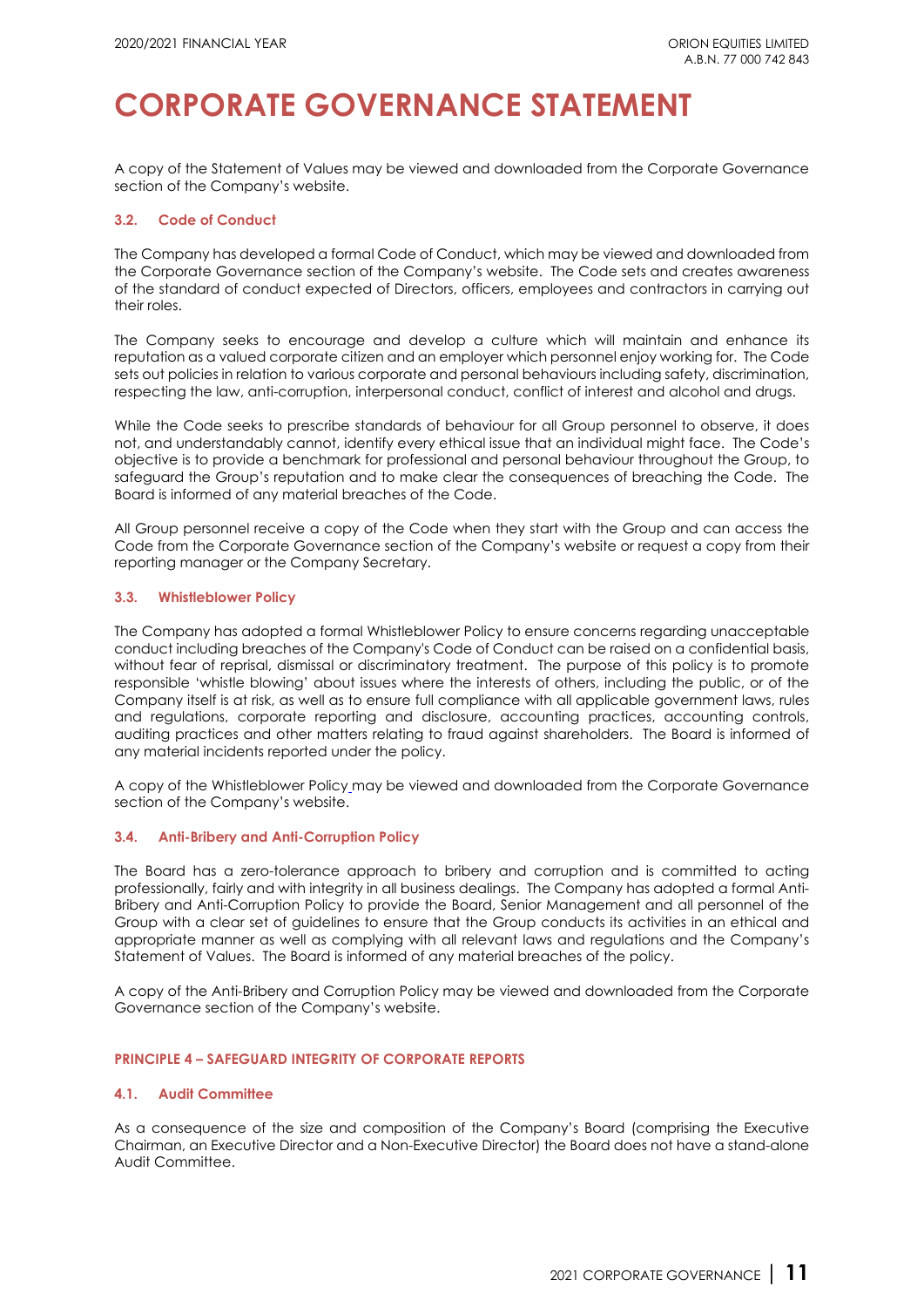The Board as a whole has responsibilities typically assumed by an Audit Committee, including but not limited to:

- (a) verifying and safeguarding the integrity of the Company's stakeholder reporting;
- (b) reviewing and approving the audited annual and reviewed half-yearly financial reports;
- (c) reviewing the appointment of the external auditor, their independence and performance, the audit fee, any questions of their resignation or dismissal and assessing the scope and adequacy of the external audit; and
- (d) a risk management function (refer Section 7.1 for further details).

That is, matters typically dealt with by an Audit Committee are dealt with by the full Board. The Board considers that no efficiencies or other benefits would be gained by establishing a separate Audit Committee.

### **4.2. CEO and CFO Declarations**

The Company does not presently have a Managing Director, Chief Executive Officer (**CEO**) or Chief Financial Officer (**CFO**). The Board has determined that the Executive Chairman is the appropriate person to make the CEO-equivalent declaration and the Company Secretary (also an Executive Director) is the appropriate person to make the CFO-equivalent declaration, as required under [section](http://www.austlii.edu.au/au/legis/cth/consol_act/ca2001172/s295a.html)  [295A](http://www.austlii.edu.au/au/legis/cth/consol_act/ca2001172/s295a.html) of the Corporations Act and as per the ASX Recommendations.

These declarations state that, in their respective opinions, the financial records of the Company have been properly maintained and that the financial statements comply with the appropriate accounting standards and give a true and fair view of the financial position and performance of the Company and that the opinion has been formed on the basis of a sound system of risk management and internal control which is operating effectively. The Board receives, prior to its approval of the Company's financial statements for a financial period (i.e. the full-year reports), these CEO- and CFO-equivalent declarations from the Executive Chairman and the Company Secretary respectively.

### **4.3. External Auditor**

The Company's external auditor (**Auditor**) is selected for their professional competence, reputation and the provision of value for professional fees. Within the audit firm, the partner responsible for the conduct of the Company's audits is rotated every five years. The external Auditor attends the Company's AGMs (in person or by teleconference) and is available to answer shareholder questions about the conduct of the audit and the preparation and content of the Auditor's Report.

The Company's Auditor is [Rothsay Auditing,](http://www.rothsay.com.au/) who were appointed by the Board and commenced with effect on [1](#page-11-0)2 February 2016<sup>1</sup> And were re-appointed at the Company's 2016 AGM<sup>2</sup>.

### **4.4. Integrity of Periodic Corporate Reports**

When preparing reports for release to the market, including periodic (monthly, quarterly, full year, half year and annual) reports (including reports that are not audited or reviewed by the Company's Auditor), these reports are prepared/reviewed/approved by the Company Secretary (also an Executive Director) (being the CFO-equivalent under [section 295A](http://www.austlii.edu.au/au/legis/cth/consol_act/ca2001172/s295a.html) of the Corporations Act) before being presented to the Board for review and approval. Such reports are not released without this review and approval process by the Board; the reports are also, in any event, signed-off by at least two Officers of the Company prior to release on ASX – typically, by the Executive Chairman (being the CEO-equivalent unde[r section 295A](http://www.austlii.edu.au/au/legis/cth/consol_act/ca2001172/s295a.html) of the Corporations Act) and the Executive Director/Company Secretary.

<span id="page-11-0"></span><sup>1</sup> Refer Orion's ASX announcement date[d 12 February 2016: Change of Auditors.](http://orionequities.com.au/sites/default/files/20160212%20OEQ%20ASX%20Change%20of%20Auditors.pdf)

<span id="page-11-1"></span><sup>2.</sup> Refer Orion's ASX announcement dated 19 October 2016[: Results of 2016 Annual General Meeting](http://www.asx.com.au/asxpdf/20161124/pdf/43d5y61bpff8wk.pdf)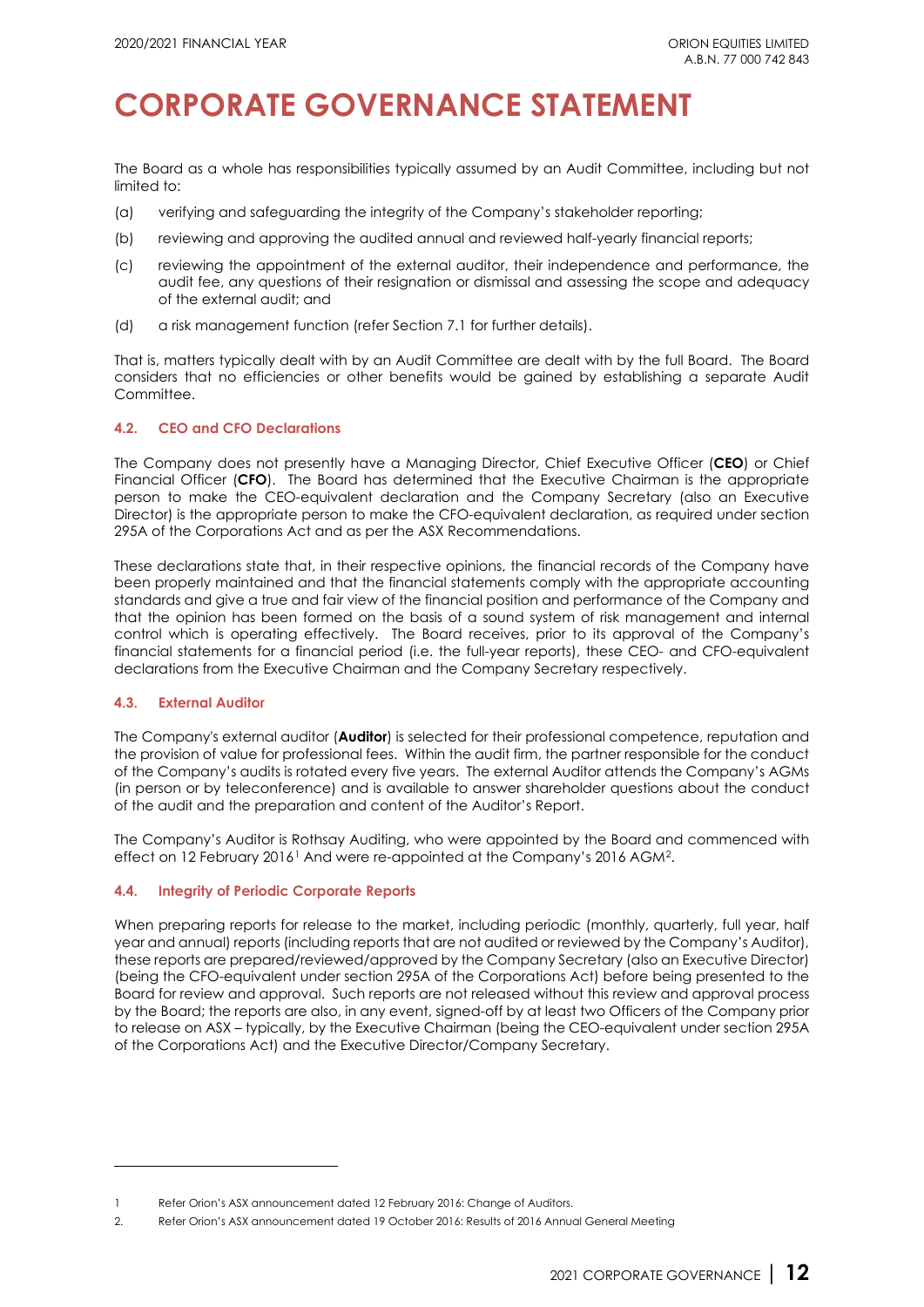#### **PRINCIPLE 5 – MAKE TIMELY AND BALANCED DISCLOSURE**

#### **5.1. Continuous Disclosure to ASX**

The Company has adopted a formal Continuous Disclosure Policy which applies to, and imposes obligations and procedures on, all Directors, Officers, ["Key Management Personnel"](http://www.aasb.gov.au/admin/file/content105/c9/AASB124_12-09.pdf) (as defined in the Accounting Standards – as outlined within the Remuneration Report in the Company's latest [2021](http://www.orionequities.com.au/reports/6)  [Annual Report\)](http://www.orionequities.com.au/reports/6), employees, contractors and consultants to ensure timely and balanced disclosure of all material matters affecting the Group.

In accordance with the Corporations Act and ASX Listing Rule 3.1, the Company's policy requires the immediate (i.e. promptly without delay having regard to the circumstances) notification to ASX of all information concerning the Company that a reasonable person would expect to have a material effect on the price or value of the Company's securities, subject to exceptions permitted by that rule. A reasonable person is taken to expect information to have a material effect on the price or value of the Company's securities if the information would, or would be likely to, influence persons who commonly invest in securities in deciding whether to acquire or dispose of the Company's securities.

All personnel are required to inform their reporting manager of any potentially price-sensitive information concerning the Group as soon as they become aware of it. Reporting managers are in turn required to inform the Company Secretary (also an Executive Director) of any potentially price-sensitive information.

All personnel are under written confidentiality obligations to the Company, designed to prevent, amongst other things, the premature disclosure of information.

In general, the Company will not respond to market speculation or rumours unless required to do so by law or by the ASX Listing Rules.

The Company may request a trading halt from ASX to prevent trading in its securities if the market appears to be uninformed. The Executive Chairman and, where the Executive Chairman is not available, the Company Secretary/Executive Director (in consultation with the Board where appropriate), are authorised to determine whether to seek a trading halt.

A copy of [the Continuous Disclosure Policy m](http://www.orionequities.com.au/sites/default/files/20211015%20OEQ%20Continuous%20Disclosure%20Policy.pdf)ay be viewed and downloaded from [the Corporate](http://www.orionequities.com.au/corporate-governance)  [Governance section of the Company's website.](http://www.orionequities.com.au/corporate-governance)

#### **5.2. Board Notification**

The Board has appointed the Company Secretary (also an Executive Director) as the person responsible for communicating with the ASX and overseeing and coordinating the timely disclosure of information to ASX, subject to prior review and approval of all announcements by the Board. The Company Secretary ensures that the Board is aware when any market announcement is proposed for release and also promptly upon their release on ASX.

#### **5.3. Investor/Analyst Presentations**

The Company's policy is to release new and substantive investor or analyst presentations as a market announcement on ASX ahead of making such presentations.

#### **PRINCIPLE 6 – RESPECT THE RIGHTS OF SECURITY HOLDERS**

#### **6.1. Website Information**

All public information about the Company and its governance is available to investors on the Company's website [\(http://www.orionequities.com.au\)](http://www.orionequities.com.au/). The website includes an easily located link to a "Corporate Governance" page, from which all relevant governance information can be accessed.

The Company's website contains all announcements and financial and other reports lodged on ASX; notices of shareholder meetings, explanatory statements and meeting results; Director and Company Secretary biographies, Company and Share Registry contact information, key shareholder forms and a range of other information about the Company's affairs.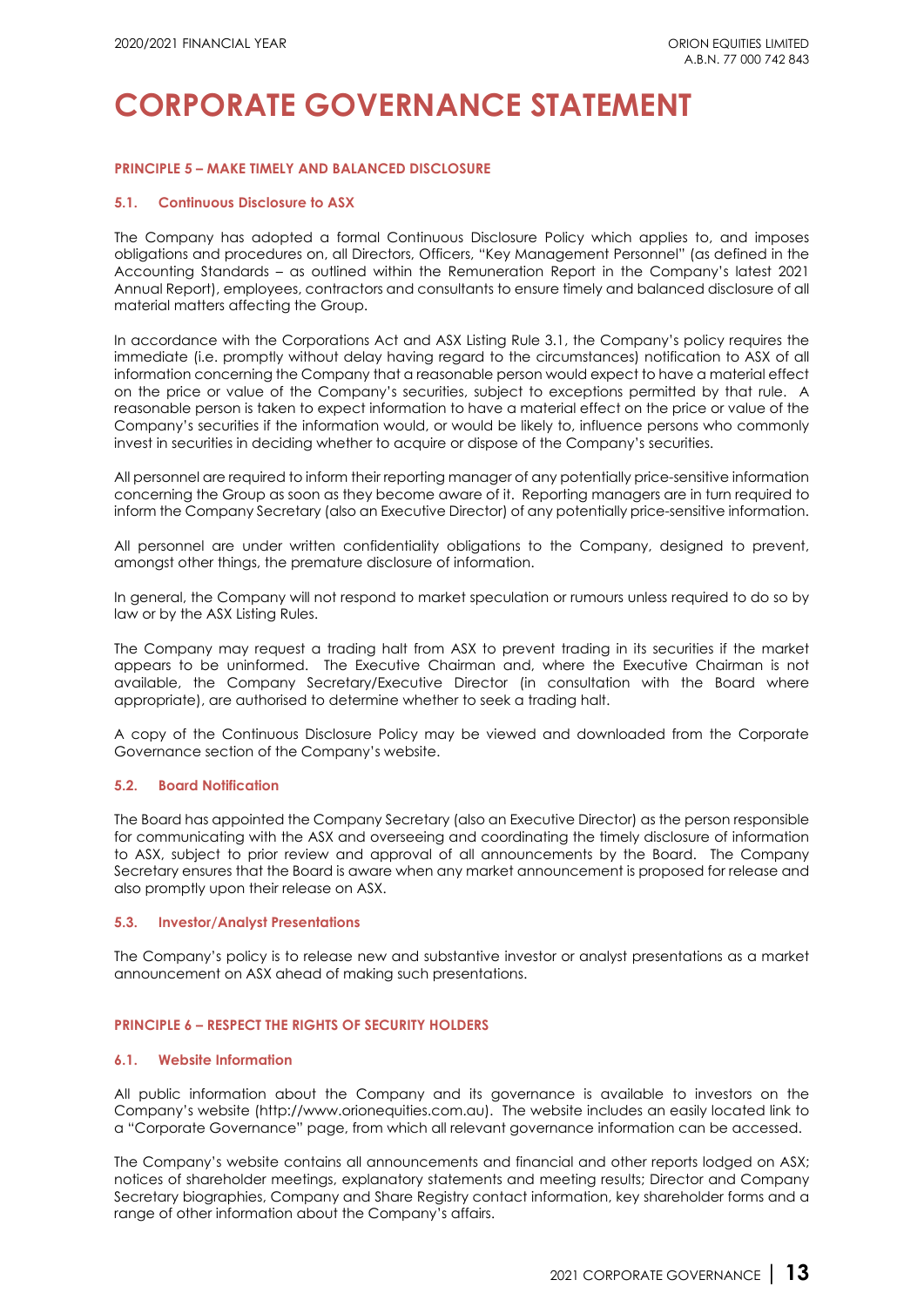The Company's Share Registry is Advanced Share Registry (with Offices in Perth and Sydney) and their Investor Login portal is at:<https://www.advancedshare.com.au/Investor-Login>

The Company's announcements and reports lodged on ASX may also be viewed and downloaded from the ASX website[: http://www.asx.com.au](http://www.asx.com.au/) under ASX code "OEQ".

### **6.2. Investor Relations Programme**

The Board considers it paramount to ensure that shareholders are informed of all major developments affecting the Company and have the opportunity to communicate their views on the Company to the Board. The Board has an Investor Relations Programme to meet these objectives, which involves communicating information to shareholders and the market through various means, including:

- (a) Monthly net tangible asset (**NTA**[\) backing announcements](http://orionequities.com.au/reports/10) released to ASX, which are available for viewing and downloading from the Company's website;
- (b) [Half Year](http://www.queste.com.au/report/half-year-reports) and [Full Year](http://www.queste.com.au/report/full-year-reports) Directors' and Financial Reports, which are available for viewing and downloading from the Company's website;
- (c) [Annual Reports,](http://www.queste.com.au/report/annual-reports) which are distributed to shareholders by mail (if they have elected to receive a printed version) or email (if they have registered their email address with the Share Registry) and is otherwise available for viewing and downloading from the Company's website;
- (d) The AGM and other general meetings called in accordance with the Corporations Act and to obtain shareholder approvals as appropriate; (subject to the Corporations Act) meeting documents are distributed to shareholders by mail (if they have elected to receive a printed version) or email (if they have registered their email address with the Share Registry) and is otherwise available for viewing and downloading from the Company's website; the Executive Chairman (where appropriate) gives an address at the AGM updating shareholders on the Company's activities;
- (e) [Other announcements](http://www.queste.com.au/report/asx-market-announcements) released to ASX as required under the continuous disclosure requirements of the ASX Listing Rules and other information that may be mailed to shareholders, which are available for viewing and downloading from the Company's website.

The Company Secretary (also an Executive Director) is the primary contact point for all shareholder enquiries. In turn, these enquiries (where appropriate) may be passed on to the Executive Chairman for response via telephone or email.

The Executive Chairman (and/or the Company Secretary/Executive Director, where appropriate) has general responsibility to speak to the media, institutional investors and analysts on behalf of the Board/Company. Other Directors or Senior Executives may be given a brief to do so on particular occasions (where appropriate).

The Company actively promotes communication with shareholders through a variety of measures, including the use of the Company's website and email.

### **6.3. Shareholder Meeting Participation**

The Company actively encourages shareholders to participate in its AGM and other shareholder meetings.

Traditionally, the key forum for two-way communication between the Company and its shareholders is its AGM. The AGM facilitates investor communications with shareholders by means which include:

- (a) shareholders having the opportunity to ask questions of Directors at all general meetings;
- (b) the presence of the Auditor at AGMs (in person or by teleconference, as practicable and appropriate) to take shareholder questions on any issue relevant to their capacity as Auditor;
- (c) the Company's policy of expecting Directors to be available (where practicable) to meet shareholders at the AGM; and
- (d) the Company making Directors available (where practicable) to answer shareholder questions submitted by telephone, email and other means (where appropriate).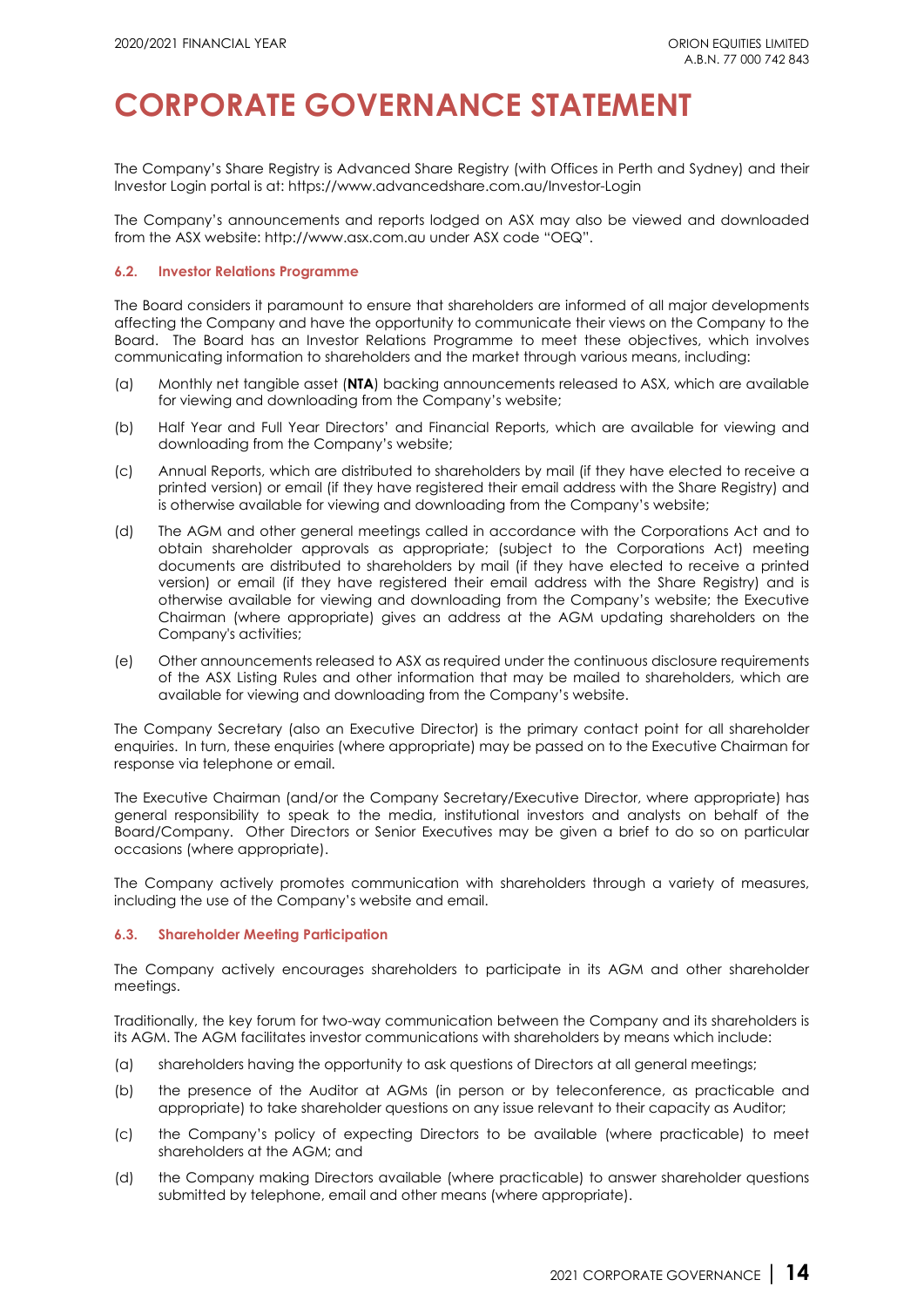The Company will generally offer online proxy voting in respect of its AGM and other shareholder meetings.

The Chairman encourages questions and comments from shareholders at shareholder meetings and seeks to ensure that shareholders are given ample reasonable opportunity to participate. Shareholders who are unable to attend the AGM or a general meeting may submit questions and comments before the meeting to the Company and or to the Auditor (in the case of the AGM).

#### **6.4. Notice of General Meetings**

The Company will release a market announcement on ASX ahead of the AGM to advise:

- (a) The proposed date and location of the AGM; and
- (b) The closing date for the receipt of nominations of candidates for election as a Director of the Company at the AGM.

Subject to and as permitted under the Corporations Act (or by the Australian Securities and Investments Commission (**ASIC**)), hard-copy general meeting documents will generally not be posted to shareholders; rather:

- (a) Shareholders who have registered their email with the Share Registry will receive an email containing a link to an Advanced Share Registry portal where they can download a copy of the meeting document and lodge their proxy vote online;
- (b) All other shareholders will receive only a personalised Proxy Form by mail, which will contain details to:
	- (i) access the Advanced Share Registry portal where they can download a copy of the meeting document and vote online; or
	- (ii) lodge their Proxy Form by mail, hand delivery or facsimile (typically to the Share Registry); and
- (c) A copy of the meeting document will also be released on ASX at this time and may be viewed and downloaded from the ASX website [\(www.asx.com.au\)](http://www.asx.com.au/) under ASX code ["OEQ"](https://www.asx.com.au/asx/statistics/announcements.do?by=asxCode&asxCode=que&timeframe=D&period=M6);
- (d) A copy of the meeting document (non-personalised) may be viewed and downloaded from the Company's website [\(http://www.orionequities.com.au\)](http://www.orionequities.com.au/); and
- (e) A copy of the meeting document (containing a personalised Proxy Form) may be requested from the Company by telephone ((08) 9214 9797) or email (cosec@orionequities.com.au).

### **6.5. Substantive Shareholder Resolutions**

The Company's policy to have all substantive resolutions at general meetings of the Company decided by poll (called by the Chair). Important issues are presented to the shareholders as single (separate) resolutions. The Company will also release a market announcement prior to the commencement of a general meeting outlining a summary of the proxy votes received (overall and held by the Chair as proxy).

### **6.6. Electronic Communication**

Shareholders may send communications to and receive communications from the Company and its Share Registry electronically. The contact email addresses for the Company and its Share Registry are [info@orionequities.com.au](mailto:info@orionequities.com.au) and [admin@advancedshare.com.au](mailto:admin@advancedshare.com.au) respectively (also available on the Company's website).

Shareholders may elect to receive Annual Reports and AGM/general meeting documents electronically.

Shareholders are encouraged to register/check and update (if required) their email address and Annual Report and Notice of Meeting communication preferences with Advanced Share Registry via their Investor Login portal:<https://www.advancedshare.com.au/Investor-Login>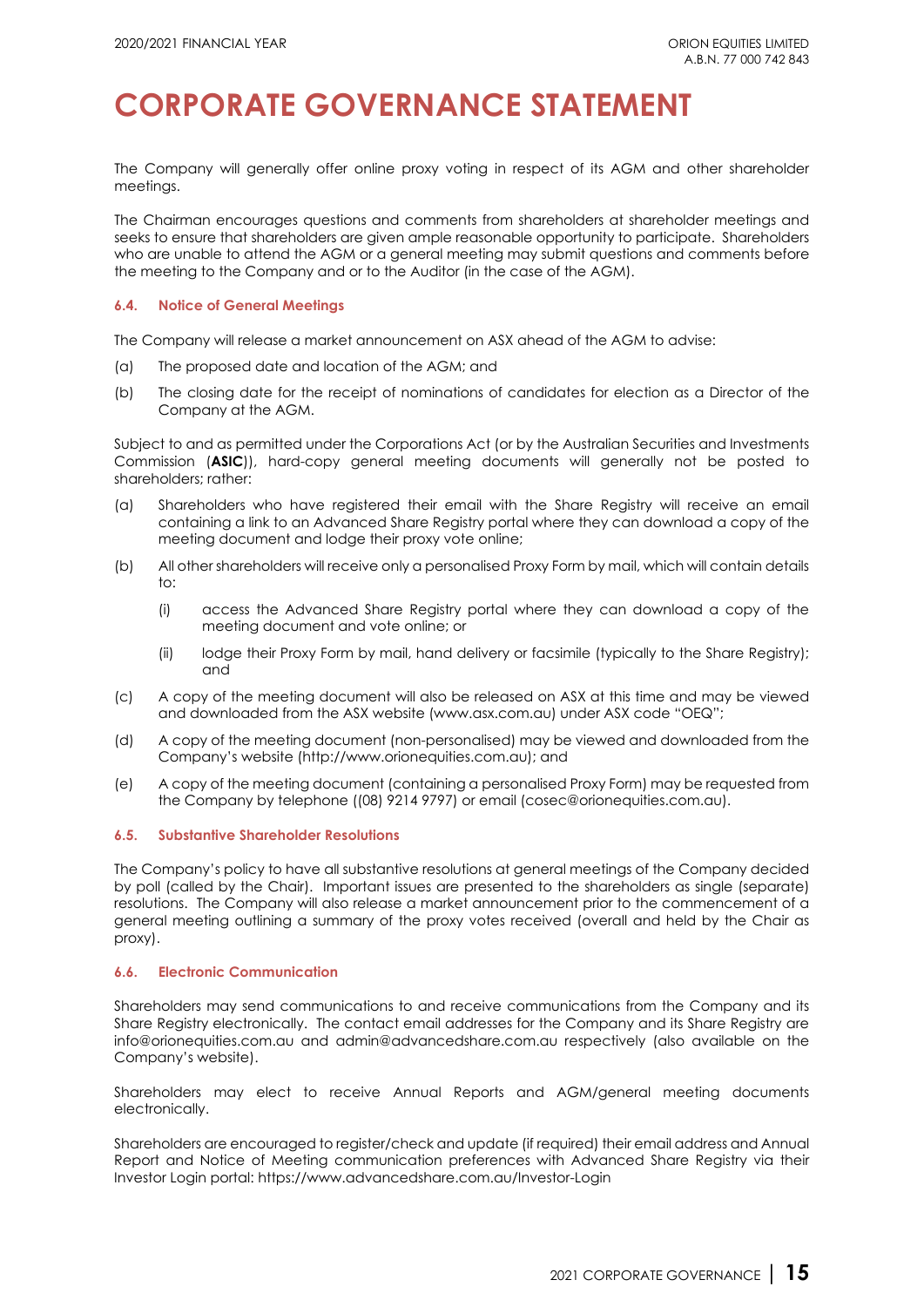## **PRINCIPLE 7 – RECOGNISE AND MANAGE RISK**

#### **7.1. Risk Committee**

As a consequence of the size and composition of the Company's Board (comprising the Executive Chairman, an Executive Director and a Non-Executive Director) the Board does not have a stand-alone Risk Committee.

The Board as a whole has responsibilities typically assumed by a Risk Committee, including but not limited to:

- (a) ensuring that an appropriate risk-management framework is in place and is operating properly; and
- (b) reviewing and monitoring legal and policy compliance systems and issues.

That is, matters typically dealt with by a Risk Committee are dealt with by the full Board. The Board considers that no efficiencies or other benefits would be gained by establishing a separate Risk Committee.

During the Reporting Period, the Board relied on the Company's existing risk-management framework. The Board intends during the course of this financial year to update its risk-management framework so that the Board can satisfy itself that the framework remains sound and make any changes that may be required.

#### **7.2. Internal Control and Risk Management**

The Board of Directors is responsible for the overall internal control framework (which includes risk management) and oversight of the Company's policies on and management of risks that have the potential to impact significantly on operations, financial performance or reputation.

The Board recognises that no cost-effective internal control system will preclude all errors and irregularities. The system is based, in part, on the appointment of suitably qualified and experienced service providers and suitably qualified and experienced management personnel. The effectiveness of the system is monitored and reviewed by management on an on-going basis and at least annually by the Board. On a day-to-day basis, managing the various risks inherent in the Company's operations is the responsibility of the Executive Directors and Company Secretary, in their respective areas of responsibility and generally collectively. Where appropriate, there is appropriate delegation to the line managers reporting to them, guided by applicable policies.

The Company has clear accounting and internal control systems to manage risks to the accuracy of financial information and other financial risks.

Risks facing the Company can be divided into the broad categories of operations, compliance and market risks.

Operations risk refers to risks arising from day-to-day operational activities which may result in direct or indirect loss from inadequate or failed internal processes, decision-making, exercise of judgment, people, systems or external events or fraudulent activity. The Executive Chairman and the Company Secretary have delegated responsibility from the Board for identification of operations risks generally, for putting processes in place to mitigate them and monitoring compliance with those processes. The Board takes ultimate responsibility for this aspect of risk management by considering significant items in response to regular reports from the Executive Directors.

Compliance risk is the risk of failure to comply with all applicable legal and regulatory requirements and industry standards and the corresponding impact on the Company's business, reputation and financial condition. The Company's compliance risk-management strategy ensures compliance with key legislation affecting the Company's activities. A key principle of the Company's compliance riskmanagement strategy is to foster an integrated approach where line managers are responsible and accountable for compliance, within their job descriptions and within overall guidance developed by the Company Secretary. The Company's compliance strategy is kept current with advice from external professionals and the ongoing training of Senior Executives involved in compliance management (as appropriate). The Company Secretary (also an Executive Director) has oversight responsibility for managing the Company's compliance risk.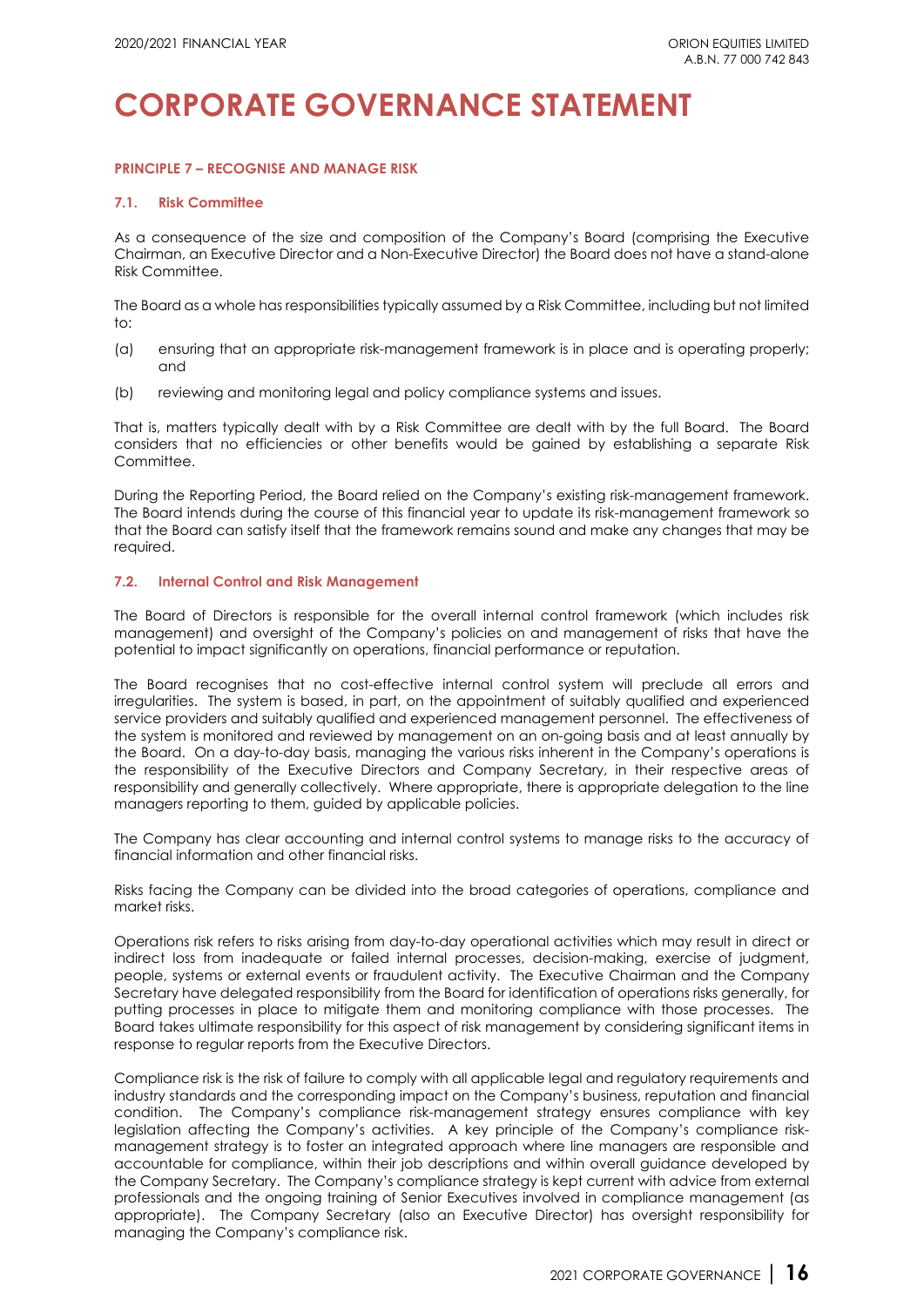The Company has policies on responsible business practices and ethical behaviour, including a [Statement of Values,](http://orionequities.com.au/sites/default/files/20211015%20OEQ%20Statement%20of%20Values.pdf) [Board Charter,](http://orionequities.com.au/sites/default/files/20211015%20OEQ%20Board%20Charter.pdf) [Code of Conduct,](http://orionequities.com.au/sites/default/files/20111010%20OEQ%20Code%20of%20Conduct.pdf) [Continuous Disclosure Policy,](http://orionequities.com.au/sites/default/files/20211015%20OEQ%20Continuous%20Disclosure%20Policy.pdf) [Anti-Bribery and](http://orionequities.com.au/sites/default/files/20211015%20OEQ%20Anti-Bribery%20and%20Anti-Corruption%20Policy.pdf)  [Anti-Corruption Policy,](http://orionequities.com.au/sites/default/files/20211015%20OEQ%20Anti-Bribery%20and%20Anti-Corruption%20Policy.pdf) [Whistleblower Policy](http://orionequities.com.au/sites/default/files/20211015%20OEQ%20Whistleblower%20Policy.pdf) and [Share Trading](http://orionequities.com.au/sites/default/files/20101231%20OEQ%20Share%20Trading%20Policy.pdf) Policy, to maintain confidence in the Company's integrity and ensure legal compliance.

The material economic risks to which the Company is exposed principally consist of market risks. Market risk encompasses risks to the Company's performance from changes in equity and property/asset prices, interest rates, currency exchange rates, capital markets and economic conditions generally. The Investment Committee acts as the first line in managing this risk, under the supervision of its Chairman (also the Executive Chairman of the Board). The Board retains final responsibility to assess the Company's exposure to these risks and set the strategic direction for managing them. Further details are in the Financial Risk Management Note to the financial statements for the Company's latest financial year.

The Company's approach to risk management is not stationary; it evolves constantly in response to developments in operations and changing market conditions.

Management has reported to the Board as to the effectiveness of the Company's management of its material business risks in respect of the Company's latest financial year.

### **7.3. Internal Audit**

The Company does not have an independent internal audit function. Due to the nature and size of the Company's operations, and the Company's ability to derive substantially all of the benefits of an independent internal audit function in the manner disclosed below, the expense of an independent internal auditor is not considered to be appropriate.

The Board as a whole performs all key elements of an internal audit function, including but not limited  $t^{\circ}$ 

- (a) evaluating and seeking and obtaining reasonable assurance that risk management, control, and governance systems are functioning as intended and will enable the Company's objectives and goals to be met;
- (b) evaluating information security and associated risk exposures;
- (c) evaluating regulatory compliance programmes with consultation from internal and external legal counsel;
- (d) evaluating the Company's preparedness in case of business interruption; and
- (e) providing oversight of the Company's anti-fraud programmes.

The Board delegates to the Company Secretary (also an Executive Director) the authority to implement any non-strategic amendments to risk management systems required as a result of changed circumstances, or where the potential for improvement has been identified; the Company Secretary reports all such matters to the Executive Chairman promptly, and to the Board for consideration at its next meeting. The Board may also seek recommendations from appropriate Senior Executives where strategic changes to risk management and internal control processes are required. The Board makes such strategic changes as and when required.

### **7.4. Environmental and Social Risks**

As a Listed Investment Company (**LIC**), the Company has no direct material exposure to environmental or social/sustainability risks. There is potential for indirect material exposure to environmental, social sustainability and economic risks through the entities in which the Company invests. Senior Executives regularly review existing and proposed material investments. These reviews include assessing whether entities in which the Company has, or is considering making, material investments have exposure to material environmental, social sustainability, economic and other risks. These risks are taken into account as part of the process of determining whether to make, maintain or dispose of any given material investment.

The Company has also reported (in the 'Environmental Regulation' section of the Directors' Report within its latest [2021 Annual Report\)](http://www.orionequities.com.au/reports/6) on whether it has any material exposures to environmental, social; and governance risks where those risks could affect the Group's achievement of its financial performance or outcomes, taking into account the nature and business of the Group and its business strategy.